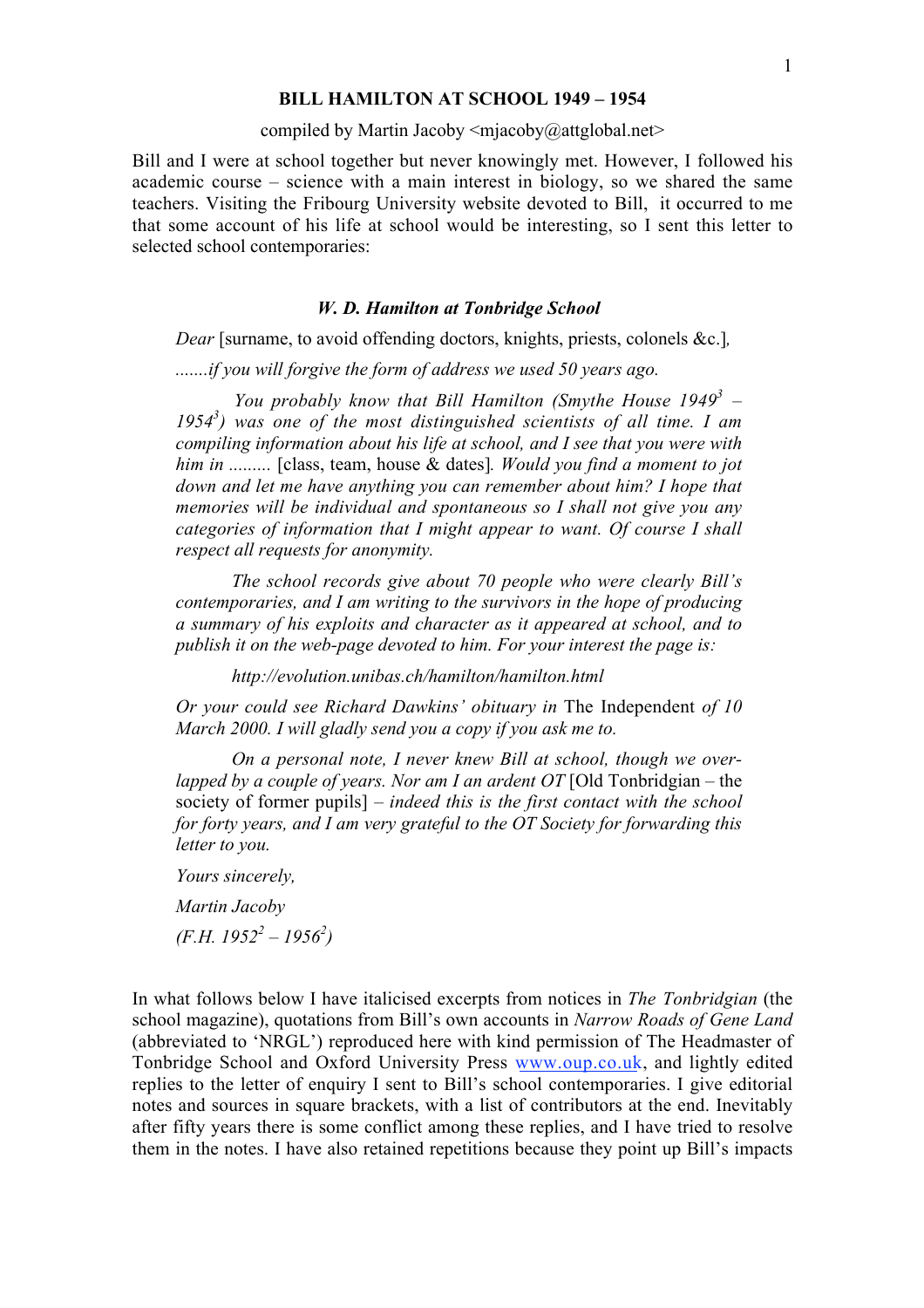on his school friends. If any other contemporary reading this, or known to a reader, who did not receive such a request, and has any correction or other contribution to make, please would he contact me at  $m$   $\frac{1}{2}$  ( $\frac{1}{2}$  attglobal.net, but please title emails 'Bill Hamilton' so that they are not erased with spam. Likewise, I should like to hear from any other contemporary throughout Bill's life who can offer a reflection on his school years.

# Background

In the 1950s, English education of children aged 11-19 was divided into the state sector, in which schools were generally controlled by local government and paid for from central taxes, and the private sector in which schools were autonomous and charged fees.

Secondary state schools, both single sex and mixed, were either grammar schools which selected their pupils by a test at 11+, or secondary modern schools for those who did not pass. Entry to private schools for boys was nearly always from a private preparatory school by a common entrance examination at age 13+. For those boys who failed to meet the requirements of his parent's first choice of school, his answer papers were sent to the second choice and so on until he found a place – all part of England's elaborate class system. The majority of state schools were 'day', that is, pupils lived at home and attended daily during the working week. On the other hand, most private boys' schools were boarding with two or three weekends during term in which boys could go home.

Headmasters of the more expensive and exclusive private schools met together at the Headmasters' Conference, and called their schools 'Public Schools'. Though this term continues to confuse, it arose from their schools' founders' philanthropic wish to provide an education for the public. Tonbridge School in Kent, England, was such a Public School. It was founded in 1553 and endowed with land in London. The founder became Master of the Skinners' Company, a liveried company in London that still governs the school. The school crest was a boar's head which was displayed on stationery, monuments, badges etc. Of course Tonbridge School has changed from what it was half a century ago – see www.tonbridge-school.org for its character today.

# Teaching staff

Masters were generally regarded by boys with a mixture of respect and affectionate condescension, as reflected in their nicknames. The Reverend L. H. (The Arch) Waddy – headmaster, P. L. (Bathy) Bathurst, J. N. F. (Tinfin) Morris – physicist who had a metal hand in place of the one lost in World War I, T. (Tom) Staveley – Bill's housemaster for all but his last term, G. P. (Gerry) Hoole, C. H. (John) Knott – housemaster, A. L. (Crump) Thomas – Bill's biology master, A. E. (Toad) Foster – housemaster, J. M. (Paddy Mac) McNeill – my housemaster, C. B. (Holy Joe) Gordon – Head of Maths and absent for the year 1953-4, The Rev. F. H. (The Crab) Gripper – School Chaplain who sidled into Chapel, A. W. (The White Rabbit) Bunney – director of music (whimsically, one and a half white rabbits were portrayed in the east window of the school chapel), J. C. (Belch) Stredder – housemaster, Col H. M. (Eddie) Gray – Commanding Officer of the Combined Cadet Force, W. P. (Puddle) Lake – Bill's tutor, R. H. P. (Daddy) Reiss, V. (Deadly Bones) Hedley Jones, R. M. (Taffy) Williams –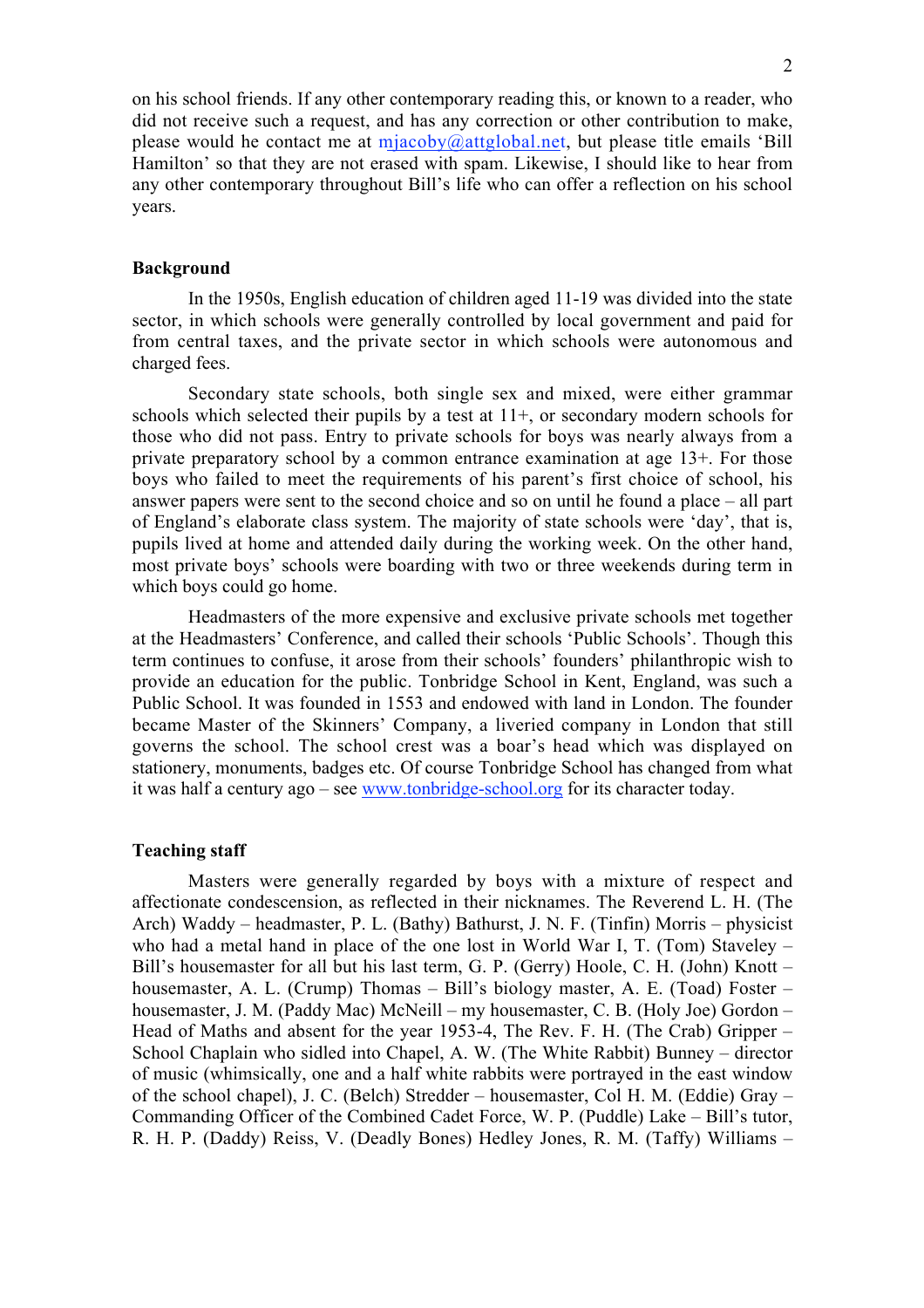Bill's housemaster in his last term, J. G. (Beaky) Wood, were seniors in the formal list of masters whose rank order was based on their years of service at the school.

*"Biology was already his* [Bill's] *subject and the master in charge was a Mr Thomas whose nickname for whatever reason was Crump. He was certainly a man of few smiles. Towards the end of his time at Tonbridge and with his career in mind his mother arranged a meeting for her and Bill with Mr Thomas. Because Bill had only ever referred to him as Crump she addressed Mr Thomas as Mr Crump throughout the meeting, much to Bill's discomfort. Crump never corrected her and apparently never referred to it again. But he must have thought a lot of Bill to arrange for him to go to his own college at St. Johns, Cambridge."* [37]

## Academic life

Masters taught their special subject in classes of 10 to 25 boys who carried their books to the master's room and sat at scarred wooden desks. There were good science laboratories, workshops, an art school and a music school. In class, boys were graded according to ability within each year group. Class discipline and quality of teaching varied but was generally good enough – as the steady stream of scholars to Oxford and Cambridge showed. The school year was divided into three terms: winter, spring and summer, with the academic year beginning in September.

In contrast to Bill, I remained in the lowest-ability classes (except in biology) throughout my school career, so my memories are of limited use in this note, and replies to my original enquiry contain little information about academic life. Generally, more able boys were taught by better qualified masters. In the first year (age c14,  $III<sup>rd</sup>$  Forms) subjects included English, history, Latin, French, mathematics and geography.

In our second and third years (aged c15-16,  $IV^{th}$  &  $V^{th}$  Forms) Bill and I dropped history and geography and began physics, chemistry and biology. Other boys specialised in classics, languages, maths, history or geography. I remember non-science teaching as being almost entirely didactic. It was the practical investigations in science that caught my own, and probably Bill's, imaginations. At the end of these two-year courses we sat the General Certificate of Education Ordinary Level Examinations in each subject. Results were simply pass or fail, there was no grading of performance. Bill seems to have passed in all subjects except French.

[NRGL 1.12] *"I ... had begun to believe even as a schoolboy that the quickest way to understand what puzzled me was to spend more time thinking about what I already knew, not necessarily collecting more data."*

[NRGL 2.737] *"Nevertheless it was certainly partly through such Russian authors* [Checkov, Tolstoy and Gorky] *that the idea of the theme of this paper* [The seething genetics of health and the evolution of sex] *took root in my mind even in my teens and early twenties, long before I had arrived at any interest in Galtonian 'regression to a mean' of family lines, or interpretation of such regression by Ronald Fisher ......"*

[NRGL 2.742 *"In the antique wisdom of my high-school cellular physiology, which is virtually all I have on this subject, mitochondria provide simply an energy supply ....."*

*"I don't think that Bill bothered about ...* [the lack of grades at Ordinary Level] *He was very meticulous about his schoolwork – I thought TOO meticulous – but I think*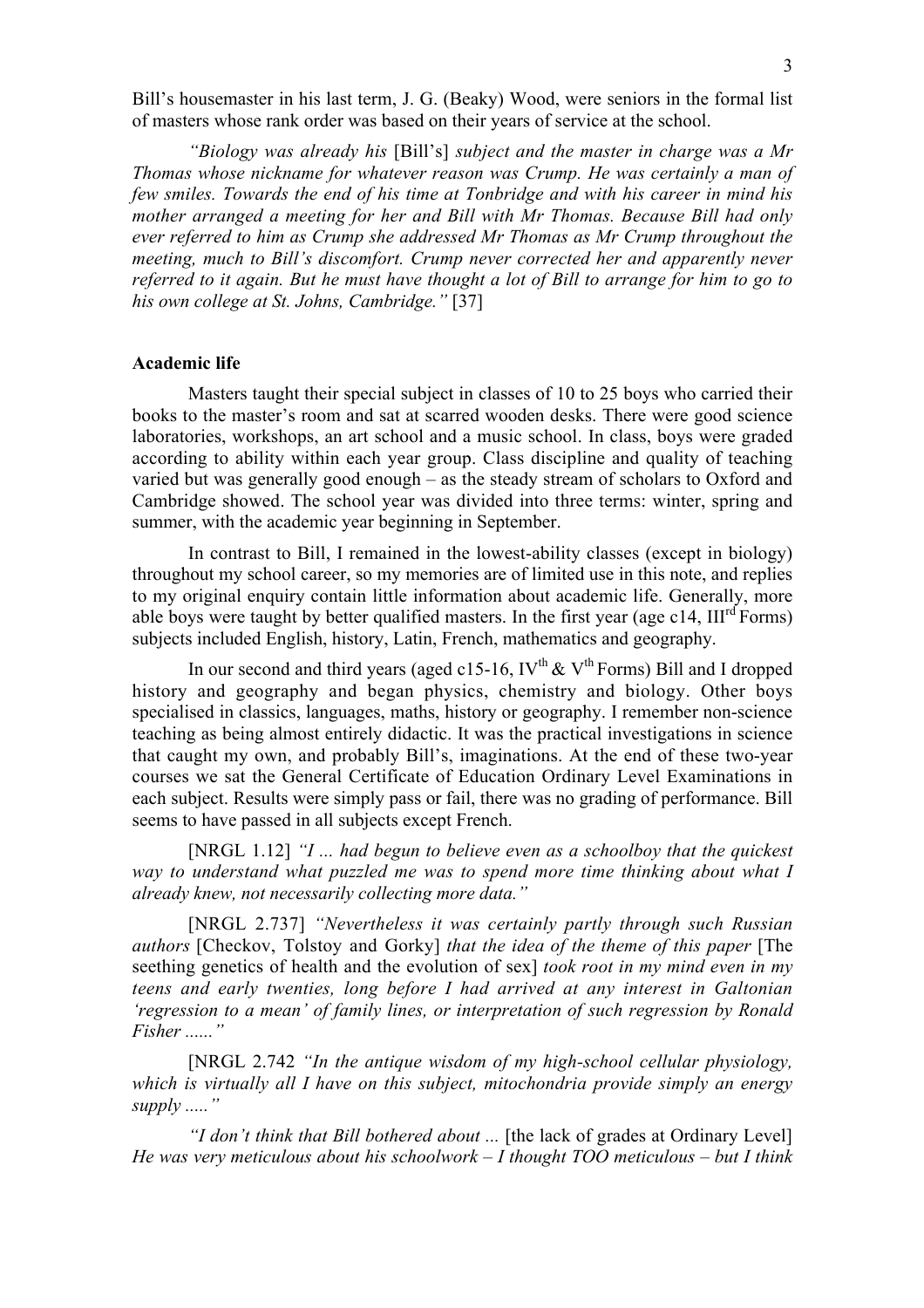*it was as much for his own sake as for the results. I remember Bill's neat writing and red underlining when writing up the results of his science practicals."* [36]

*"Bill was an abler boy than myself and he was always helpful if I asked him to explain any scientific topic to me."* [30]

*"His mathematical mind was apparent at school but was not fully manifest until* [later]*"*. [32]

*"He was a regular prize-winner for being top of his form."* [34]

*"I can remember that he was very industrious, and seemed to reach solutions far more quickly than I could, but any idiosyncrasies – No!"* [19]

*"I remember vividly spending time at Badger's Mount not only wandering through the beech woods surrounding his home but with his brothers excavating a deep drift in the sandy ground with the family tractor. From this drift each* [of us] *dug a horizontal adit with the enthusiasm of small boys ignorant of the dangers of mining into soft ground. His brothers shared with him an enthusiasm for experimentation and I recall discussing with them their scheme to build a dish aerial pointing towards the Wrotham radio transmitter (still in use, about 6\_ miles away along the North Downs). Being so close they had calculated that there would be enough energy to be plucked from the air to do something useful (boil a kettle?) – for free! I do not know if anything became of this venture – National Service intervened. Another example of his infectious curiosity is when he approached the A-level examinations, we predicted that rabbit would quite likely be part of the Biology practical. We duly shot a rabbit in the woods. Though I was in the Upper Fifth and did not take the examination until the following year, I am sure the dissection practice stood me in good stead as I am sure it did too for Bill."* [32]

*"I remember being surprised to find the sensitivity beneath his rough exterior, his interest in poetry and nature."* [25]

*"Looking back as a teacher, it is a particular surprise to me that someone of Bill Hamilton's future distinction left such a little mark in terms of examination results at school. (Only after his contemporaries had left Tonbridge in 1954, did his name appear on the school roll as a State Scholar bound for Cambridge University)"* [4]

*"In* The Times [of 22 April 2004] *obituary of Professor John Maynard Smith Bill is described at one point as 'the only bloody genius we've got'. I must say that most of us in Smythe in the 1950s were blind to his genius!"* [14]

*"I don't think it is at all surprising that his genius did not manifest itself at school. I would have thought that must be the rule rather than the exception. By and large, people, including school children, who shine early on are those who swot* [study intensely] *or who are naturally good at assimilating and regurgitating information. People with original ideas need much longer to think about them and may even be particularly unsure of themselves. Bill knew he was intelligent, but it was not the intelligence to get all-round high marks and could be quite compatible with failing in French. He got a State Scholarship because he was good at science but that was all. It was also not surprising that he failed to get a First* [Class Degree] *at Cambridge which would also involved learning a lot of stuff he was not interested in.* [36]

*"Two memories emerge. He doodled incessantly. I must have sat near enough to him to witness the act of drawing. They were finely worked abstract patterns in black ink of striking design. So much so, that I attempted to model my own doodles on his. He*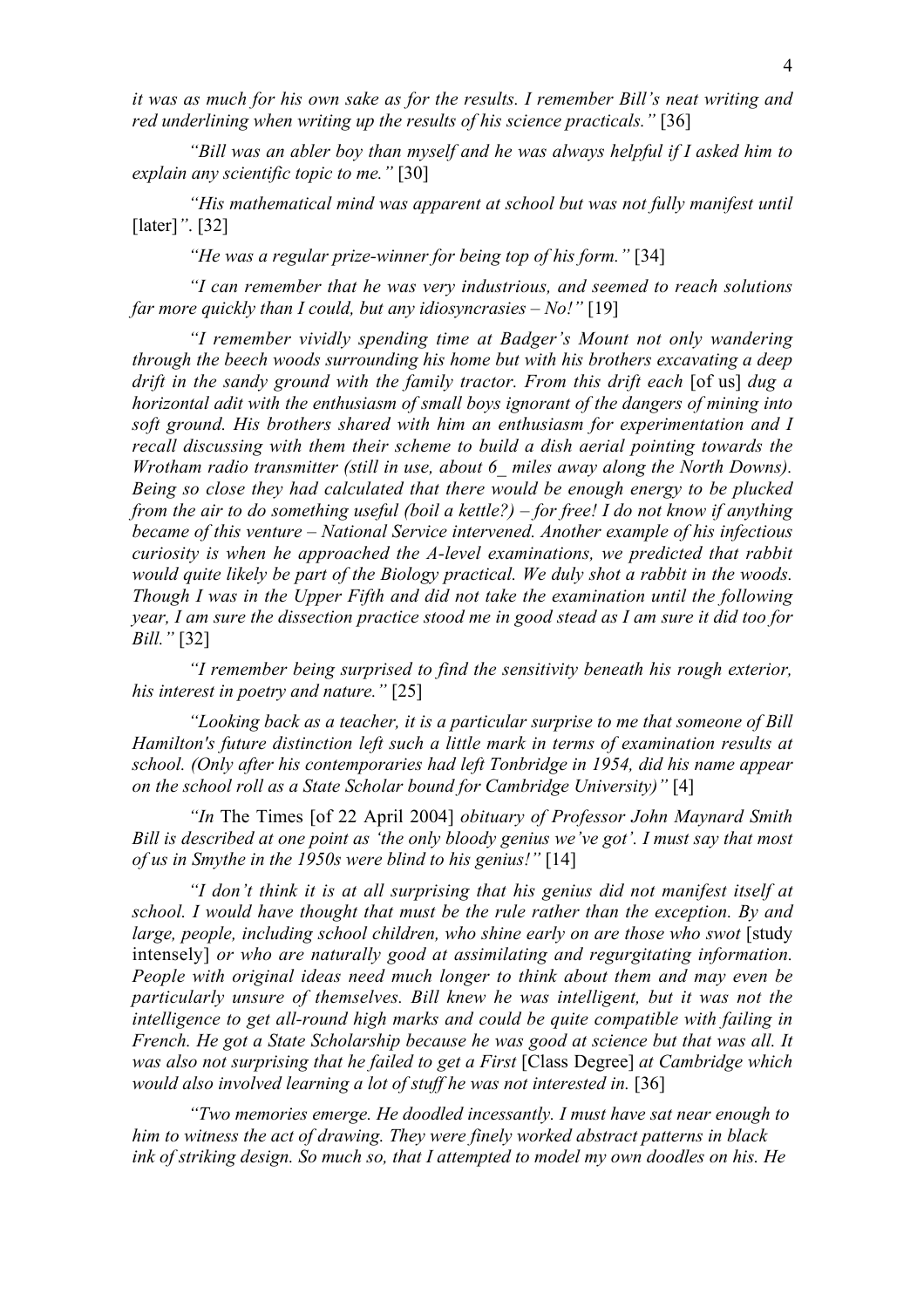*read a short story aloud in class. It was an imaginative story of* déja vu *and time slippage, involving an image of a sheep's skull on deserted moorland. Maybe it wasn't that special, but it is the only story I can remember anybody reading in my entire school career, so it certainly had an effect on me."* [17]

*"He had considerable literary skills. He wrote a story called the "Red Death" which dealt with a fictional situation where scientists had created life in a test tube and it was spreading and destroying the planet. A shortened version of this appeared in* The Tonbridgian *quite early in his school career."* [30, it won the Floyd Short Story Prize; Bill was aged 14.]

### *THE RED DEATH.*

*The red death was creeping over the land. From bush to bush, from tree to tree, it moved. All was dying under its merciless jaws. The corn was bitten from head to root, and now it stood brown as the earth it grew from, dead. As it passed though wood and orchard, the branches, red with the bodies groaned and broke with the weight, and when it had passed on, it left the trees with a myriad tattered midribs where the leaves had been. On wood and crop and grass and garden the red death crawled, and they died.*

*The little wild beasts of the land starved, and they too died on a black earth and barren field. Horses, cattle and sheep pined in their pastures, and the carcases of the dead lay unburied among the dying. Birds starved till they collapsed on the wing; then, as they lay on their backs, they shook their feathers, trembled and lay still.*

*Most pitiful to see was man dying in horror. Man who had made the Death, who had plunged so deep into the secrets that controlled him, that he had doomed even himself.*

*He had made Life at last ... in a test-tube. From the day when the great, scientist, crouching over his microscope in the warm, drug-scented room, had seen against the white a red blotch break apart and move of its own will, life was doomed. He had made life and the punishment was inevitable. Perhaps he knew this, for be tried to kill it. When his assistants came in an hour later, the slide was melting above a Bunsen flame, and fallen to the floor in that forest of test-tubes lay the great scientist with a broken phial between his bleeding lips.*

*But they made Life again, cultivated, fed it, and let it escape and then brought the weapons of modern science against it to kill it. They failed. Then they called it Death.*

*Now they wandered among the stricken crops and stamped it underfoot hopelessly. They sprayed it with fire, dropped dust from the air, did everything conceivable to kill it, but they could not. A thing that has seven generations in a day, and that will eat anything green, is not easy to kill. Only two trees it refused as food; the Yew and the Cypress. Oh, horror of horrors, why those trees of all the thousands?*

*Already Man is dying by the million; he starves in the street, he dies of disease. Finally, to end his suffering he dies by the Knife, the Cord. and the Bottle whose label is black and red. As his eyes dim and blear, he sees beside him in the gutter, the little red worm crawling; the worm that has only a mouth, the power to reproduce and the power to kill.*

*Rather the Great Flood than this. And why, why the Yew and the Cypress ?*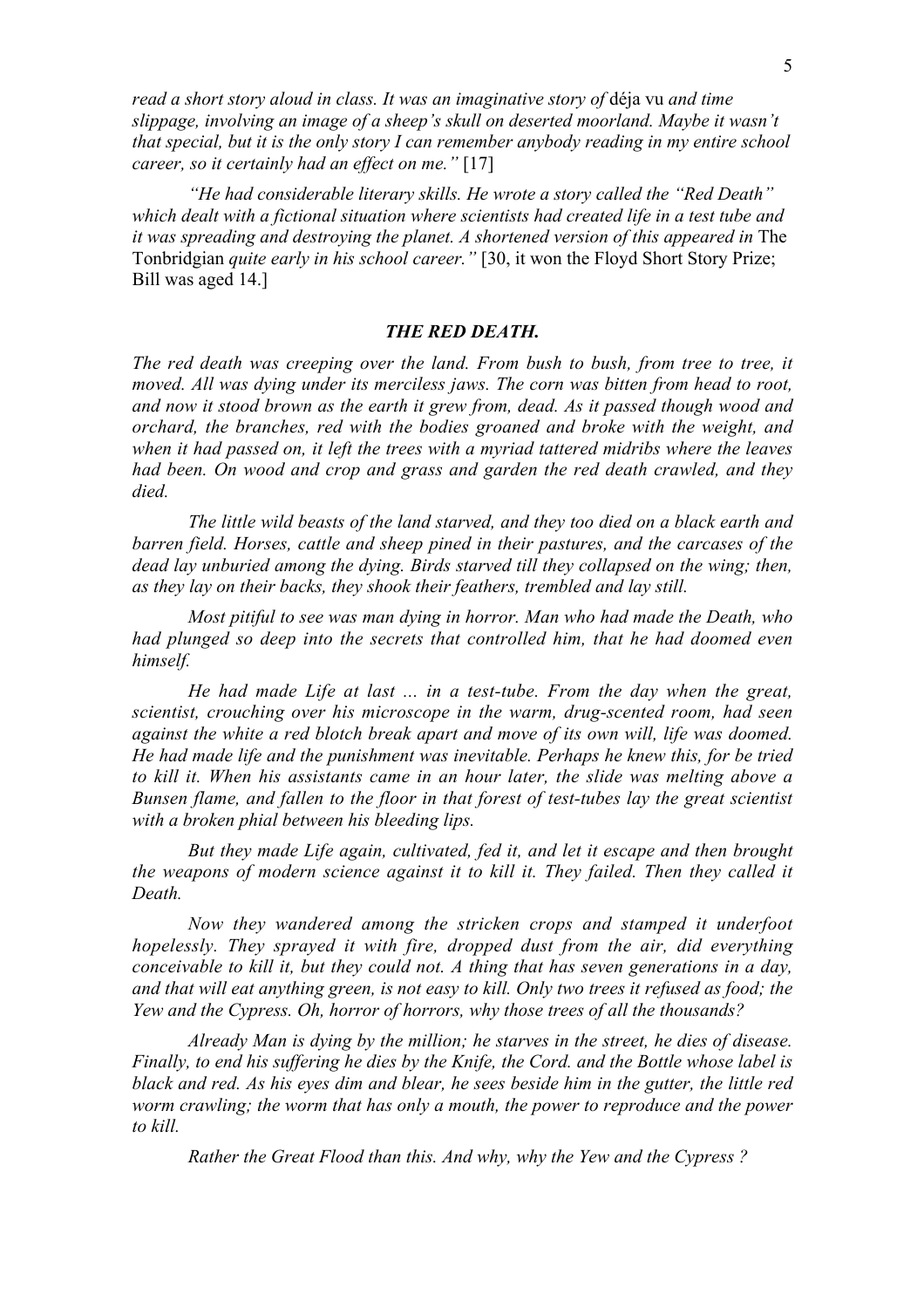[from *The Tonbridgian* January 1951, page 295]

[NRGL 2.601 – quote at head of Chapter 16]

*"Between red death and radiant desire With not one sound of triumph or of warning, Stands the great sentry on the Bridge of Fire. J. E. Flecker"*

[NRGL 2.624] *"The British yew tree,* Taxus baccata*, is an example both ways. Barely touched by insects and seemingly also very little attacked by fungi and other parasites, yews stand ageless, perhaps even stand for a thousand years, in Oxfordshire churchyards. Below them their roots reach past the human bones into Oxford Clay, a formation that has lain undisturbed since it settled off coast in tropical seas of 150 million years in the past. In the clay, yew roots touch bones astonishingly similar to bones of the living tree itself. They are fragments of 'taxad' wood that sank not far from coral coasts where they originated, there having been torn, perhaps, from living trees by dinosaurs – trees pulled down perhaps by that fearsome 'thumb' of Iguanodon. Some plant forms, like some animal ones, most mysteriously don't change. Often, like the yew, these Methuselah species are taxonomic loners. Were there once thousands of insects plaguing the yews of the Oxfordshire forests of the dinosaurs, like insects plague oaks today – plague them in hundreds, as was shown in T. R. E. Southwood's paper, when for yew he found only one? And did dinosaurs trim yews with impunity, the way cows and horses trim oaks in our parks today? When cows and horses try to eat yews they die. Their detoxicant systems have moved far off from, or perhaps never appreciably encountered, the forgotten poisons of rare and relict species. Is this why relict taxon* Taxus *can produce such special drugs as are now being used to fight cancer?"*

If any reader of this page can show that the cypress is similar, then 14-year old Bill's story throws strange light on his growing mind.

*"It* ['The Red Death' above] *was prophetic. I think the vision remained with Bill all his life and was probably relevant to his views about AIDS – by that time buttressed by his hypothesis about hosts and parasites as a principle cause of the evolution of sex, and by the soaring but blind successes of modern medicine. I am not sure that the essay itself was completely original; we had a lot of books at home including Dorothy Sayers' collection of stories of detection, mystery and horror and books of stories by Edgar Allan Poe* [one of Poe's titles is 'The Masque of the Red Death'], *Lord Dunsany and others, some of which I seem to remember had similar themes including one about armies of ants which I found very gruesome."* [36]

Bill and I devoted our fourth and fifth years (age c16-18, Upper Vth & VIth Forms) to three subjects: physics, chemistry and biology. At the end we sat the General Certificate of Education Advanced Level Examinations. Again results were not graded, though we could find out our marks. On the strength of his 'A' Level results, Bill was awarded a State Scholarship which paid money towards his fees and support at Cambridge. State Scholarships were increased at this time so that those with no other means of support could receive all the fees and expenses paid for by the state; and even those from comfortable backgrounds would receive generous state funding. He stayed on at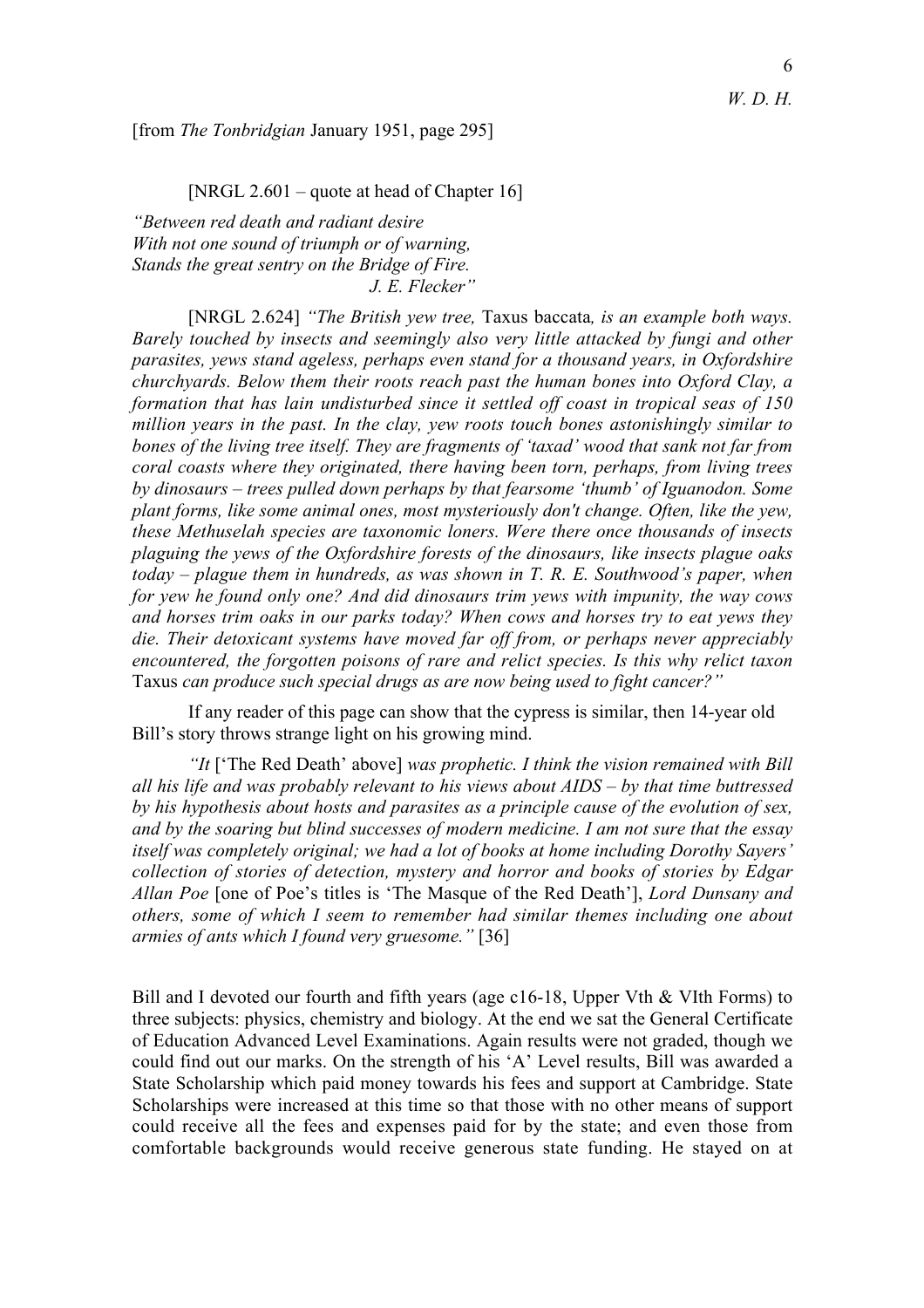Tonbridge for the winter term 1954 and he was awarded a place at St John's College, Cambridge. However he failed to win a college scholarship, which would have brought distinction rather than significant extra funds. He also published a poem:

*THE BRACKET FUNGI.*

*The beechwoods on far hills are turning gold, Suns shall light them, and in evenings Red suns on red horizons rolled Shall stain them deeper, sweeter and less cold.*

*Soft rain shall drench them, mists shall drown, Leaves through stagnant stillness spinning Go drifting quietly down and down. Wet earth is black, the piled dead leaves are brown.*

*The stately trunks snake-coloured, and on these, Live, or dead but still upstanding White hands of bracket fungi seize Hands tough as leather, soft as cheese*

*Quietly encircle, quietly pull and kill. And when that cobweb-shattered sun Sinks huge to a yet more distant hill The pallid hands grow fleshy, pink and fill That beauty with their growth.*

[from *The Tonbridgian* May 1954, page 24]

*Bracket Fungi* and the following poem by Bill were published in *Tonbridge Poets 1953-54*, edited by J. M. McNeil. [41]:

#### *SUNDAY PREP*

*The fountain pen Lay black upon the crimson cloth: White paper there, dull-coloured books Full-scattered. He lit a match, he lit a match He lit a match and watched the flame Go wandering up the pearly stick. And then the blowing out and smoke strands Drifting through the darkening room. Tight-slumped in awkward chair he felt The awkward creasing of his clothes. He stretched and twisted, elbow-kneed Bent low above the dying fire. The bloody thing's not hot enough, Not hot enough, not hot enough to singe a fly – Must get some coal, turn on the light And then go through the thing again.*

*W. D. H.*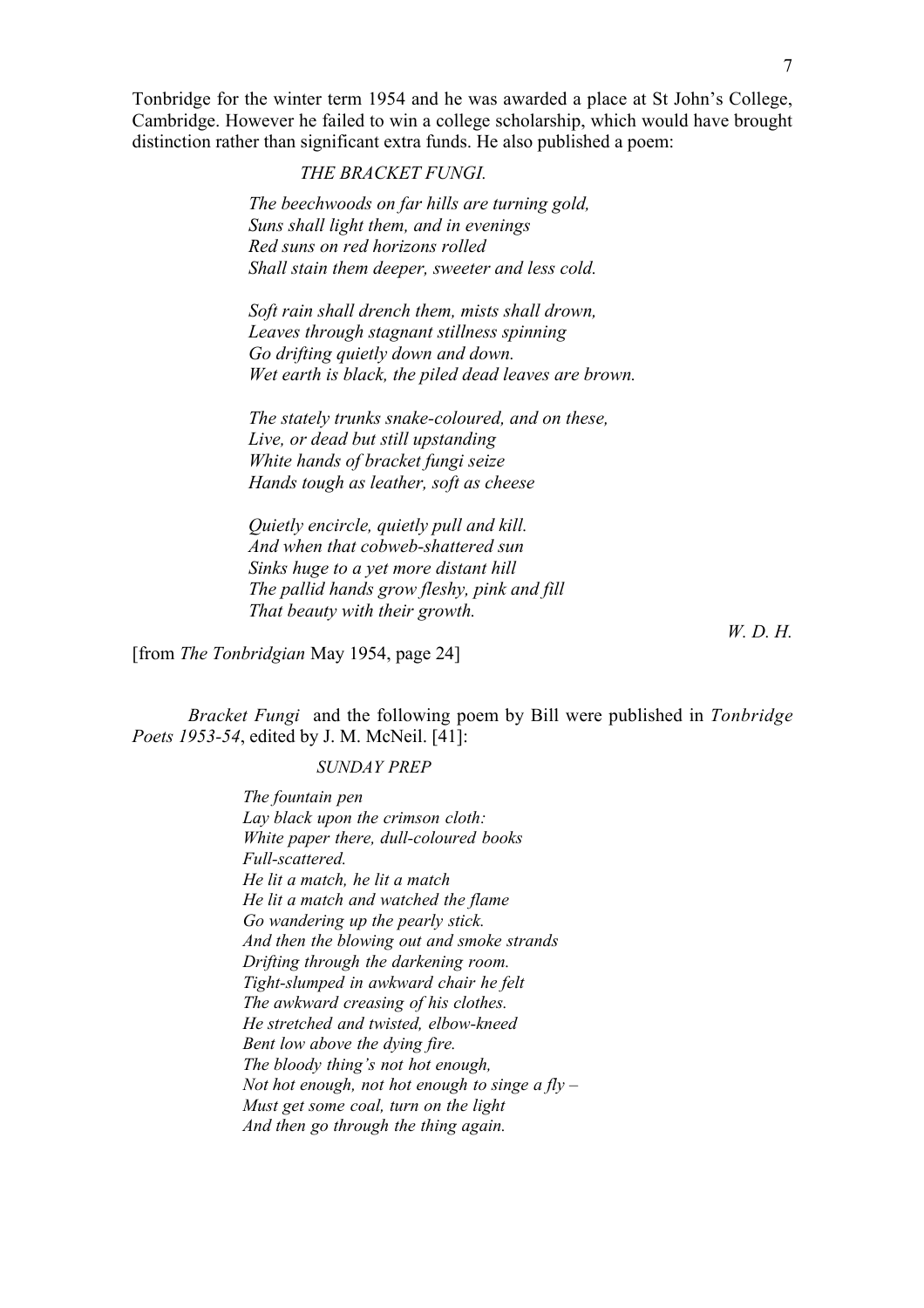*The room darkened. He lit a match, Self-angered by his dreaming, Sweetly dreamed of Summer on the hills. He could. not see, he did not know, His room was on the shadowed side, But even there where leafless trees Rose grim beyond the muddy lawn, Had he but looked, he would have seen Some blood-stains on the trees; Had he but gone to get the coal He would have seen A fiery sun which struggled down Through turbid depths of crimson cloud To the black tree-spiking hills. Cloud masses vast, cloud hills, Cloud mountains, wall in all horizons, Pink coloured by the fighting sun; Watching and waiting, hemming in Till their tall crowding Burns to the blueness of a star-pricked night.*

*W. D. H.*

# Chapel

The chapel was built 1900-1909 – a tall austere building without side-aisles. Wooden pews faced inwards so that misbehaviour could be detected more easily, and there were allegorical stained glass windows, a fine organ and chilling war-memorial inscribed with the names of old boys killed in the two world wars. The whole school assembled every morning for a short service in chapel, and the day closed for boarders with prayers in Houses. There were two chapel services on Sundays plus Communion for those confirmed in the Church of England. Three masters were ordained.

[NRGL 2.xxxvii following the description of Bill's clash with Lord Florey at meetings of the Royal Society Population Study Group] *"Later I thought how my attendance had been like my presence in my school chapel: there, too, it was awesome and dim and had become boring by repetition, and there was a silent boy. In that case, having been always totally unable to sing any sort of correct note or harmony, I would, when pressed by a prefect, open and shut my mouth silently like a fish, mouthing hymns as required, but mostly thumbing through my book and trying to find for my own inward recitation the few hymns that were passable as poetry (mighty few). In Burlington House it was as if a prefect had been watching me once again: but well, wasn't I a step further? At least this one hadn't ordered me to mouth out the beliefs I didn't hold."*

*"I remember in chapel he would read hymn books during the services, quite avidly it seemed, was he bored or perhaps this was an indication of his interest in the interplay of words that sowed the seeds of his poetic gift?"* [32]

*"I remember trying to steer a large maybug from my side of the chapel to his* [Bill's] *during the morning service."* [24]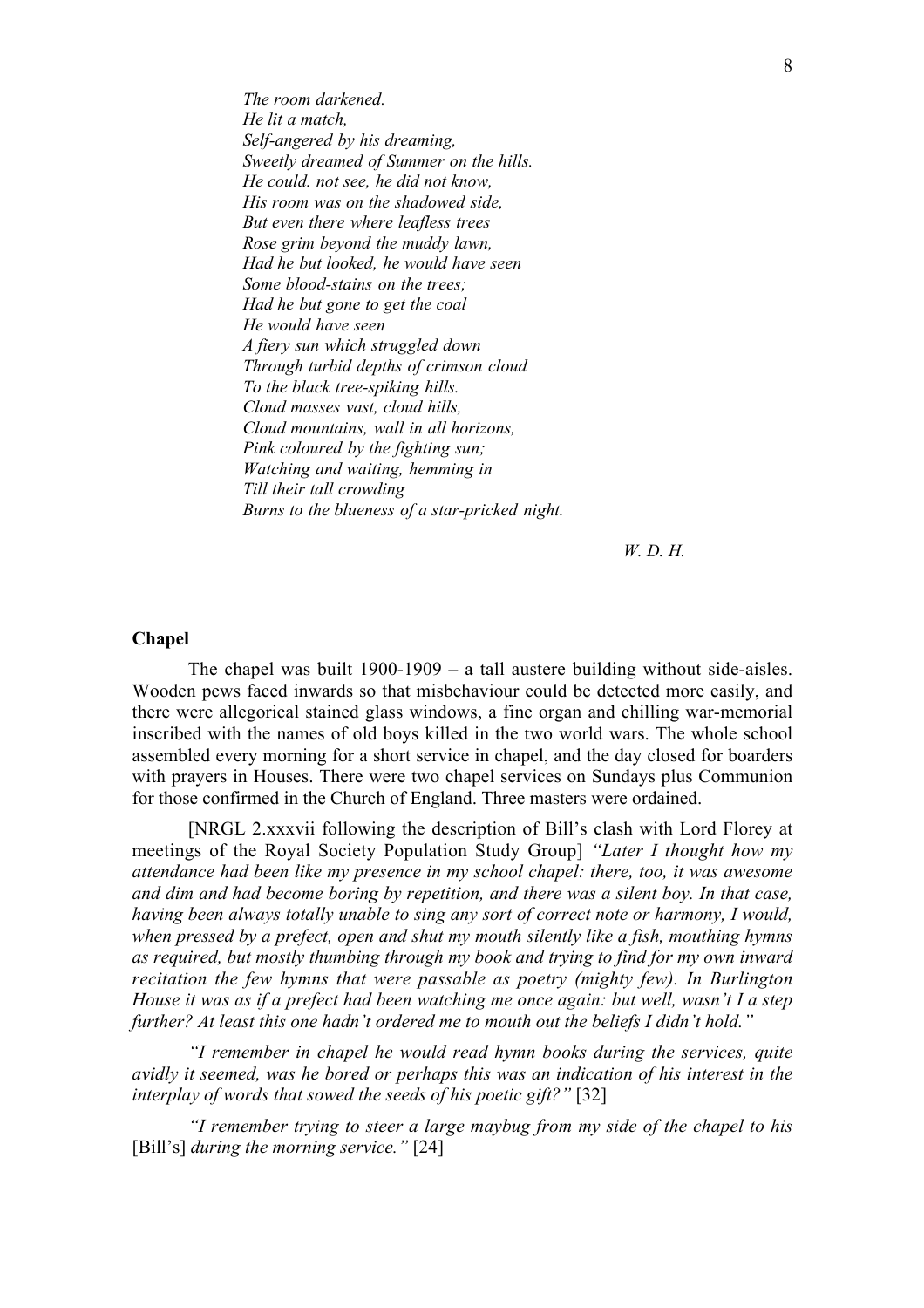*"I remember the maybug which was taken into chapel in a match box and we discussed long and hard as to when the quietest period in the service would be so it could be released to maximum effect. The critical part being that the timing had to be anticipated well in advance."* [32]

### The House

The 500 – 550 boys at Tonbridge were divided into nine Houses: two were for the 100 or so boys who lived at home and came into school daily. Welldon House catered for boys from Tonbridge, and Smythe House (Bill's) for those from further afield. Other houses had dormitories in which boarders slept. The House was the social unit. It was presided over by a housemaster and his wife who ran the domestic side unpaid, or a house-keeper who was paid. The school prefered married housemasters, although Mrs Staveley, Bill's housemaster's wife, was ill and no longer able to live in Tonbridge. Each boy was allocated another master, outside the house, to act as his tutor. A tutor did not instruct but merely met his tutees in small groups once a week to discuss general topics and to offer an alternative ear in private, if necessary.

A senior boy was appointed head of house and called a *school praepostor* (abbreviated to 'prae' and pronounced 'pree') on the grounds that there can be only one prefect, which was the term applied to such office-holders in most other schools. Under the head of house were three to five house praes who administered discipline within the house and also in the school as a whole when they encountered unsocial behaviour which they reported to the head of school. Misdemeanors in the houses were corrected with small penalties such as gardening, peeling potatoes or a punishment run. More serious house offences required a meeting of the house praes in the changing room and two to six lashes with a cane, administered to the buttocks of the offender by the head of house. Bill was a house prae in spring 1954, and head of Smythe House and therefore a school prae, in winter 1954.

*"During his time as a house prae, he kept the 'punishment book' in which all the misdemeanours and the appropriate punishments of the juniors were recorded in his characteristic spidery hand. I particularly remember this because the book became my bailiwick when he was made up to 'head of house' Circuits of the 'Head'* [running round the cricket field] *was the usual punishment currency and when one had built up a good stock they could be traded for so many miles of cross country running. We preferred the latter; if one was forced to run for one's misdemeanours, it was more interesting to have a change of scene and even better, for those wise to the hedges, ditches and geography of the hop fields, short cuts could often be taken. On one occasion, about mid way through our school days, one of the senior boys went out with a pair of binoculars to witness this activity which of course further increased our unhappiness, most unsporting we felt!"* [32]

*"I remember Bill's displaying the stripes on his backside. I believe that they were for leaving his shorts on the floor of the changing room."* [36]

On admission to a house, boys had to pass a test of social knowledge. They had to learn the names, nick-names and addresses of all masters, the geography of the school, the names of all school praes and their own house praes, the colours of each house which were worn in a ribbon around the straw hat (called a 'barge') or as ties, and the captains and colours of the major sports. For their first year, boys were allowed a box for their possessions and shared a table to work at in the 'prep room'. Each new boy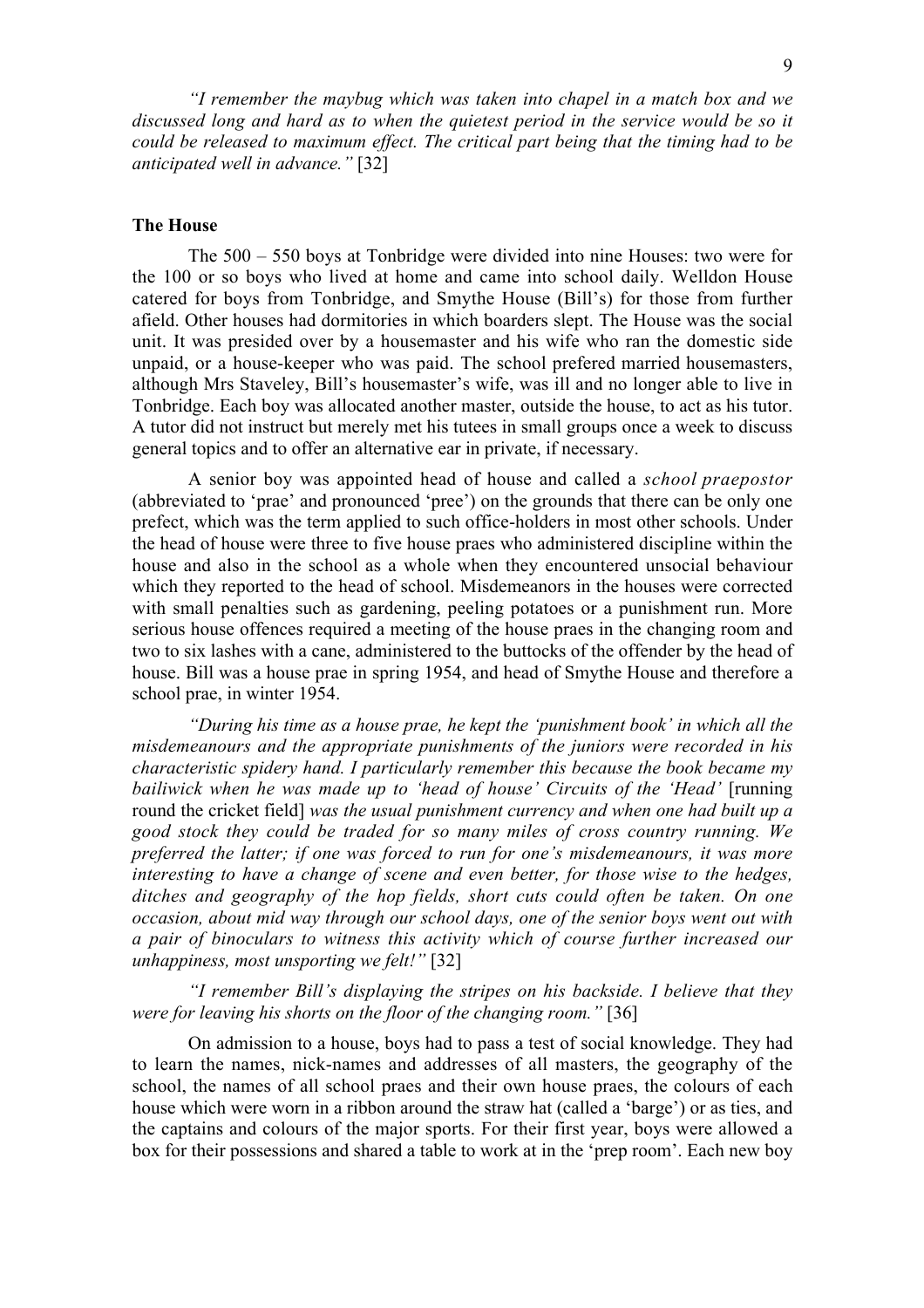was assigned to a house prae as a fag – in effect a servant who cleaned shoes, tidied studies, hung up clothes and generally fetched and carried. At the end of his term of servitude, a fag was paid up to £1 or given a meal by his prae. In the second year, boys were allocated a study to share with another. It was usually about six feet wide and eight feet long with a fixed desk. Praes had a study each. Dormitories for boarders slept 3 – 20 and were austere. There were no carpets or heating and windows were usually required to be open even in winter.

### School Discipline

One of the school praes was appointed head of school, and he ruled over school discipline – masters playing almost no part out of class. Indeed, on one occasion a master announced the award of colours in his minor team and was told in no uncertain fashion by the head of school that the procedure was otherwise. [pers.] School offences were dealt with at a meeting of the school praes in a special room called the Niven Room where sentence was passed and beatings or some other punishment handed out by the head of school.

*"He* [Bill] *was head of house the term after poor old Tom Staveley's reign as housemaster ended and, looking back, it was not a particularly happy era. Smythe was not a very happy house, and morale was not what it was later when Tom had been replaced, and Bill should get some of the credit for the improvement. I feel that I must have been somewhat in awe of Bill – but then weren't we mostly in awe of people two years senior? By 1953-4 I was sufficiently shrewd and senior enough to reckon that by and large a low profile was prudent; I don't think I ran foul of Bill. I would reckon that things might have been worse but for him."* [3]

*"Bill and I entered the house when morale was high. There was then a good bunch of senior boys who seemed to have won every cup available. They seemed responsible, fun loving and fair crowd that one could look up to. This state of affairs rapidly declined, but by the time Bill left morale was waxing again to reach another peak shortly after. Bill undoubtedly played a part in that renaissance. I have a picture of him at lock on the tug rope when Smythe won that cup."* [32]

*"I don't think Tom Staveley, though rather a sad character, should be discounted. He was tolerant and had some eye for talent in literature."* [25]

*"Tom had been a great character at Tonbridge both as boy and master for many years but we only knew him in his twilight years when he had to live a bachelor life. He was perhaps less inhibited than some of the staff at that time and few can forget his memorable yearly Gilbert Sullivan performances with his fellow dayboy housemaster Mr Bathurst (Bathy). Nor was he forgotten as a parent at his son's public school, where he propped himself against the fireplace, with a glass of sherry in his hand and declaimed to the other parents with his flies undone."* [4]

#### Bill's appearance and character

[NRGL 2.235] *"*... *rather as my school friends in more than one school picked me out to be named 'ape man' or 'cave man'."*

*"Bill was physically stocky and robustly built which qualified him as a member of a small but boisterous mob who would frequently racket around the House to the*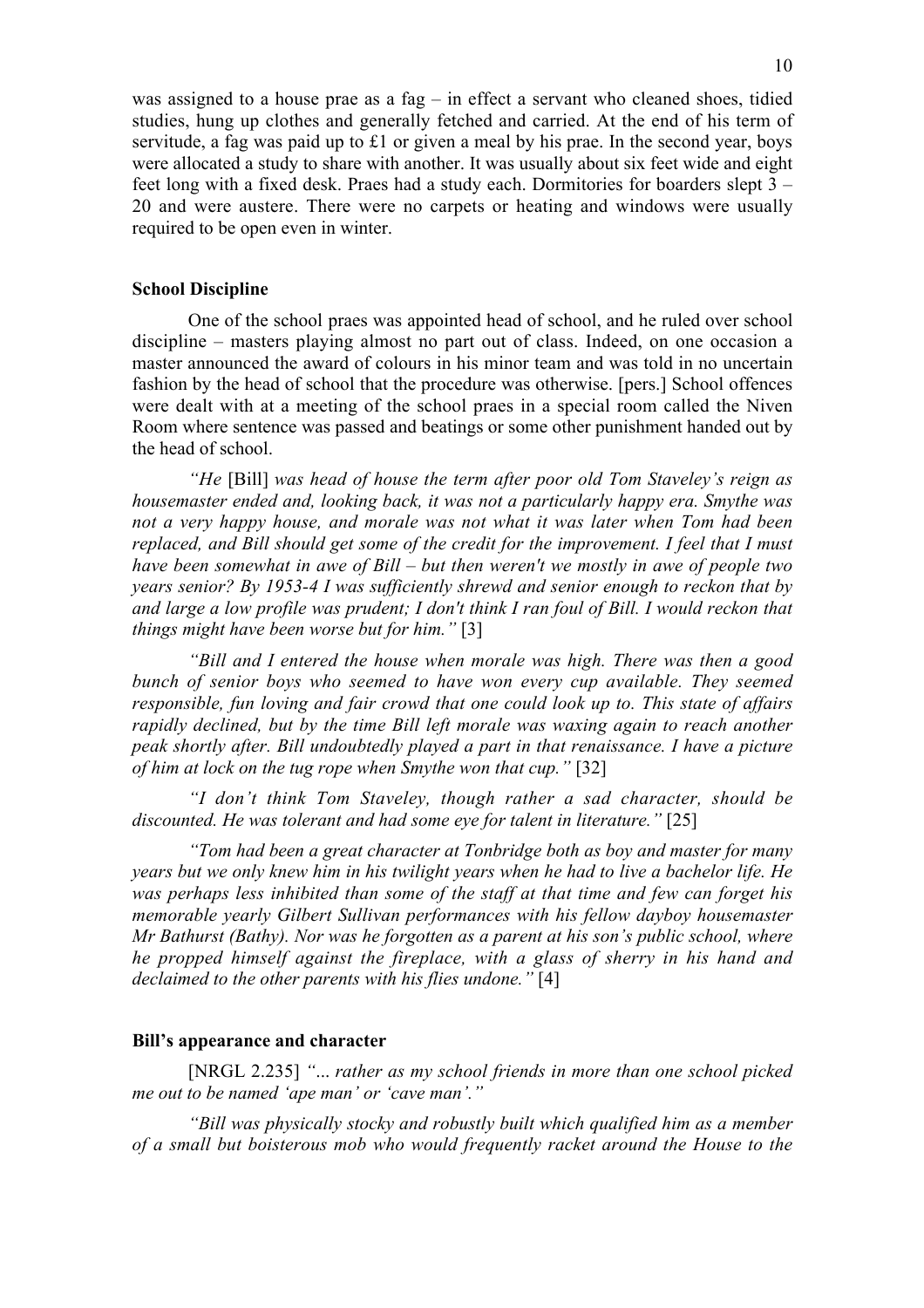*amusement of the younger ones. Despite his rather gorilla-like presence he seemed a decent chap utterly devoid of malice. His slightly menacing figure belied an affable and essentially friendly nature."* [5]

*"Bill was of course Apeman Hamilton to all his contemporaries. While the Good Lord had blessed him with the features which gave him his nickname he was compensated with a brain box of gargantuan proportions. He never seemed to mind his nickname. As far as I remember he never seemed to mind anything very much. ..... It is extraordinary that this unkempt apparently oafish boy should have slipped past all his contemporaries without too much of a hint of his future brilliance, never responding to any of the ribbing which he got, and he left Tonbridge to carve such an extraordinary career for himself, and also that he should have then died prematurely."* [37]

*"Some of the other boys used to tease Bill slightly by telling him (incorrectly) that he had a faintly ape-like appearance. He always took this in good humour and once appeared in a CCF* [Combined Cadet Force – see below] *concert in a comedy play in which he played the part of a gangster who was half man and half ape. ....... I only met him once after he left school and that was during his National Service which he was not greatly enjoying.* ...... *I knew Bill fairly well as we both had strong Scottish connections."* [30]

*"His hair was cut short and he was usually a pretty untidy sort of chap!"* [13]

*"A rather ungainly figure wandering around the House – not unlike the jungle picture of him."* [in *The Times* obituary 9 March 2000. 14]

*"Bill had an unusual appearance, almost something of the neanderthal man about him. Short, stocky with a large head, strong build and arms which seemed longer than normal and which always declined to keep in step with his feet when he marched!* [on parade in the CCF] *He was also unusual in that before reaching Tonbridge he had already managed to remove half a finger or two on one hand as the result of an unexpected explosion whilst experimenting with chemicals at home. He had, so it always seemed to me, a quiet and peaceful air about him which even in the front row of the scrum* [see below under Rugby Football] *rarely, if ever, got roused. A man of few words, but nevertheless one who I always liked and respected."* [15]

*"Friendships at school were often made more strongly with those who lived nearer one another, tended to travel together and to meet out of school more often. Though of course there were overlaps, these tended to be stronger among the Men of Kent* [inhabitants of Kent who lived on the Weald south of the River Medway] *and among the Kentish Men* [those who did not]*. The Medway divide seemed to affect transport as well; Maidstone and District Motor Services held sway to the south whilst London Transport took the northbound routes. Bill was part of a tight knit group in Smythe house. Despite our common interest he remained rather an enigma. We were good friends, as much as it was possible to be counted a friend, he was a reserved character, self sufficient and to some extent keeping himself to himself but he was still full of fun and I remember having many laughs with him on so many occasions. His wry smile will always remain with me."* [32]

*"He had a lovely smile in a not very beautiful face and was a special character. I think he had a finger missing – as a result of an explosion during a chemistry experiment. He certainly was "different" as a result of his excess Betz cells and could be in a world of his own – but this didn't prevent warm friendship. His hair stood straight up."* [10]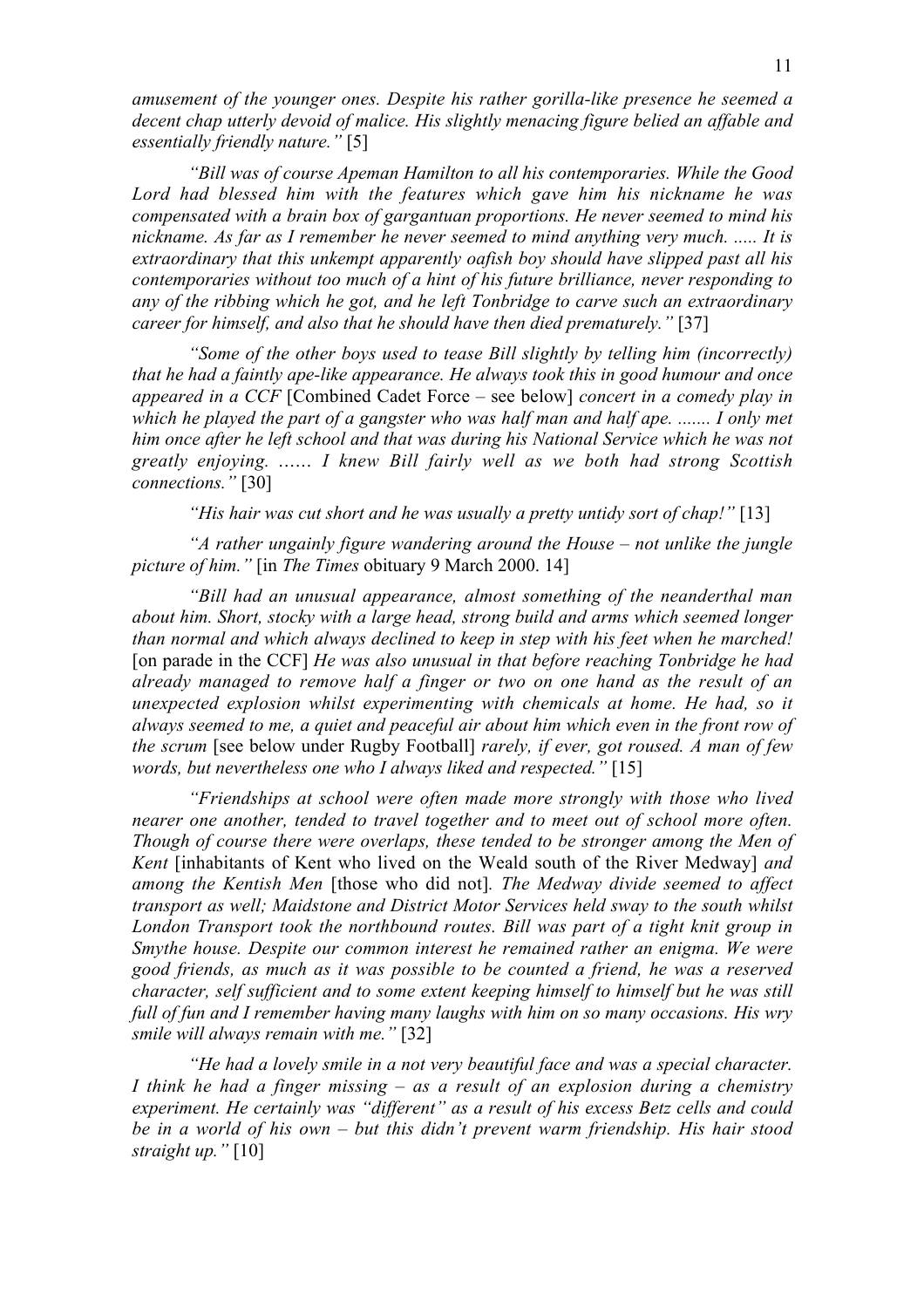*"Bill Hamilton was two years older than me. By some quirk of school organisation, I joined his form for a year in 1953. In the nature of boarding schools of that time, the fact that he was senior and was a member of a different house from me meant that we were unlikely to develop a personal friendship. I do, however, recall his physical presence sitting at the back of the benches in the laboratory and my feeling that he was something special.* [17]

*"He had a vivid scar from his abdomen round under his arm and half way up his back. He was obviously an inquisitive sort of guy."* [20]

#### Daily routine

*"All his later days at the school he lived at Badger's Mount and used to arrive in Smythe at about 0755 as that was the only possible bus for him – the other Smythe people who came from the Sevenoaks direction would arrive at about 0820; occasionally (usually if I had forgotten a book or it was a CCF field-day) I would get that early bus and he would be hunched in the front seat upstairs (there was an unwritten rule that everybody went upstairs), presumably over a book."* [3]

*"Bill and I arrived at Smythe House, Tonbridge School, in 1949 on the same day and by the same "London Transport" bus, and spent the next five years travelling together on the bus to and from school, trying to use the time to catch up on homework, when we weren't chatting ....... about the usual schoolboy topics – work, masters, our house, discipline; we both had a naughty streak."* [24]

*"Towards the end of our school careers, we came of an age that allowed us to motor cycle. Whilst not allowed at school, motor bikes known by us as 'heaps' could be used well away from school and day boys could often be found in the summer evenings 'heaping' around the neighbouring country lanes."* [32]

*"I was actually very happy there* [at Tonbridge]. *It was a help to be large and good at Latin. It was a very stratified society, and being good at both rugger and Latin was thought to be eccentric, but people then fitted me into a slot called eccentric. I think Bill was slotted into the same pattern, although he was an original genius. It was I think probably difficult if you were not physically and mentally tough in Smythe House 1949- 55. There was physical and mental bullying. Bill and I were able to withstand this, and I hope we did not inflict it. There was homosexuality, never brought out into the open. Neither Bill nor I participated, though curiously enough I can remember a dispassionate discussion on this subject with Bill and another boy. This discussion was odd because we were all in different years. Conversation between members of different years was discouraged, perhaps to discourage unnatural vice, perhaps to prepare us for life in the army. In pre-Suez Britain* [Britain and France invaded Egypt in 1956 to keep open the Suez Canal] *blimpish imperialist views were acceptable and Tonbridge the norm, Bill and I revolted against them. I can remember with shame how odd I found it going to Oxford in 1956, a difficult time because of Suez and Hungary* [the rebellion against Soviets]*, because it was not at all like Tonbridge. The place seemed full of aristocratic old Etonians* [Eton is a public school] *and ambitious grammar school boys, both sets despising Tonbridge. I wonder if Bill was similarly affected* [at Cambridge]. *Bill caused offence his first day by arriving with his books in a knapsack rather than a briefcase. He arrived with a briefcase the second day."* [25]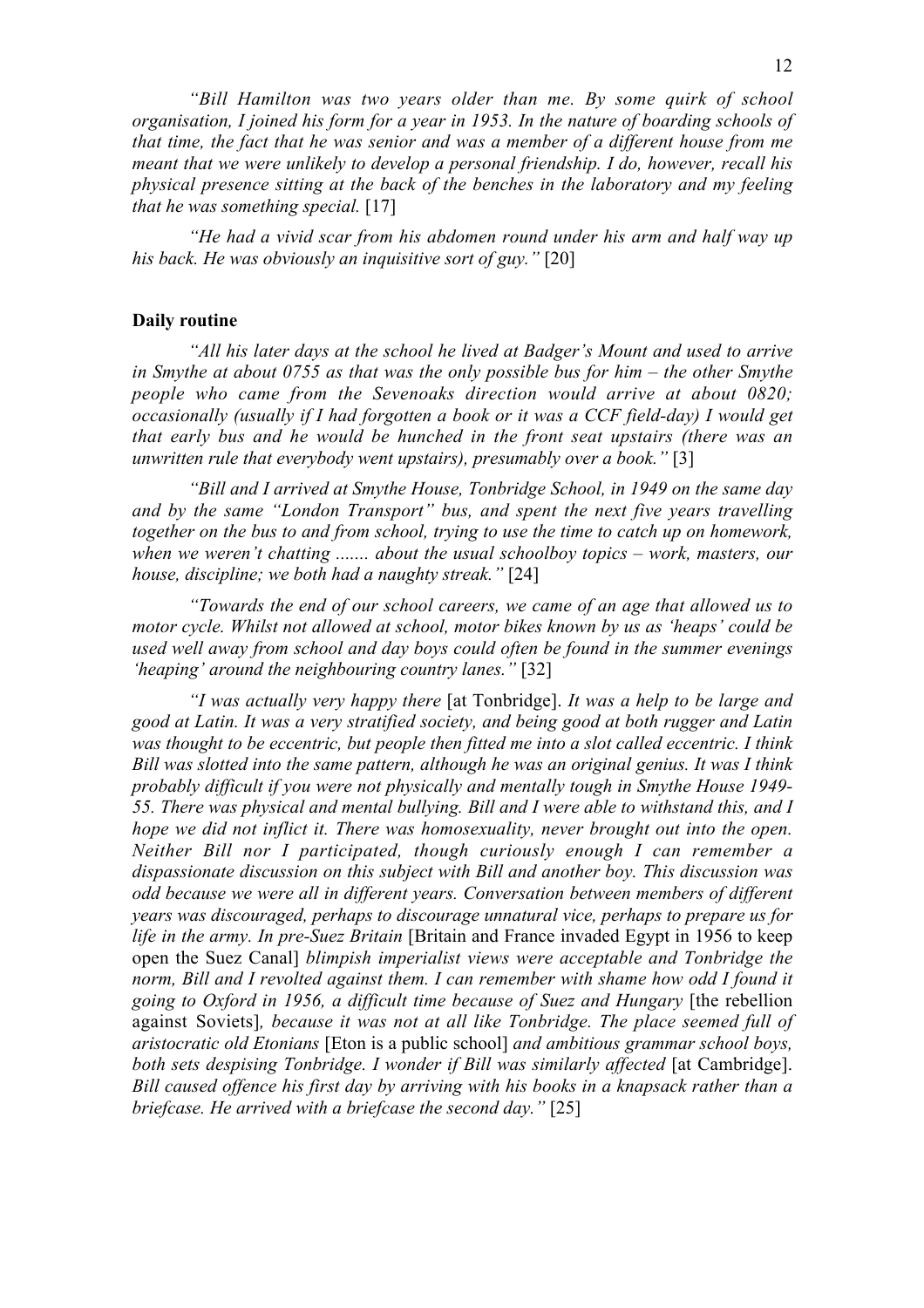*"I suspect that Cambridge was different from Oxford at that time. The Cambridge that I encountered in 1954 was tolerant towards public school boys from schools like Tonbridge as we were often in the majority."* [4]

*"I was a contemporary of Bill through most of his school days, a few terms behind and shared with him a science education, particularly biology, and progressing with him in Smythe House, experiencing the bare boards and open box 'lockers' of the Junior Common Room, through the two middle common rooms, the senior common room to the prae's common room."* [32]

*"Bill Hamilton and I went to Tonbridge in autumn 1949. We both left in 1954, although he remained for the autumn term to take the Cambridge entry exam. We were day boys in Smythe House, at that time under Tom Staveley as Housemaster. We both opted for science with particular emphasis on biology, taught by 'Crump' Thomas. We shared an interest in 'nature study' and the countryside (including what one could hook or shoot, and preferably eat!). We played some enthusiastic games of fives* [a court game] *and enjoyed cross-country runs through the muddy winter fields – better still if partly flooded – though I never matched Bill's prowess at rugger. In terms of timing and interests another contemporary, also aiming for a future in biological sciences, and I probably had more to do with Bill than any others during his time at Tonbridge.*

*"After leaving Tonbridge I kept in touch with Bill intermittently for several years. However he did his National Service in England and I mostly in Canada. He went to Cambridge and I to London, and by the time Bill had moved to London as a post-graduate I had gone to Africa. We seldom met but exchanged news, opinions and ideas mainly by letter. I was astonished to discover when visiting Bill's sister at Badgers Mount after Bill's death that he had kept some of these letters, among reams of other correspondence. Alas for posterity, the only letter of his that I kept is an air letter to Tanganyika (as it still was then) written in 1961, just after he had found the post-grad niche he shared between LSE and University college. The 1961 letter must have been about the end of the series and we met only once more. Bill was by then – around the early 1970s – working at the Imperial College Field Station at Silwood Park.*

*"Going back to our correspondence, in a letter to Bill at the start of the 1960s I attempted to console him for his currently dismal lack of academic support and recognition, and the hostility of some academics to his ideas. Based on what I knew of him at that time I wrote that I saw him as someone who was destined to have important ideas (I can't claim, though, to have known about what!) but so advanced that they would take ten years to be recognised. I hope that this boast may therefore excuse a little hindsighting now, about how much of the future Bill Hamilton we could already discern even before he left Tonbridge in 1954.*

*"Bill may have been a close school contemporary and companion but he remained the sole proprietor of his own thoughts. You could learn from him, discover novel ideas, be amused, be inspired; but if he believed something it was hard to change his mind. To illustrate, we once argued long, and totally at cross-purposes, he about gravity and me about aerodynamics. I said that if you dropped a lead weight out of the window at the same time as a piece of balsa wood the lead would hit the ground first; he said gravity applied equally to all objects whatever they were made of. I don't recall that we ever got to the point of agreeing that both of us were right!*

*"Despite such discussions, for the most part Bill was quiet-spoken and quite diffident in manner. I have heard Tonbridgians described (this, of course, by a non-Tonbridgian!) as rather cold, unemotional folk. If that means abiding by such British middle-class maxims as "don't shout, don't show off, wait your turn", then Bill was*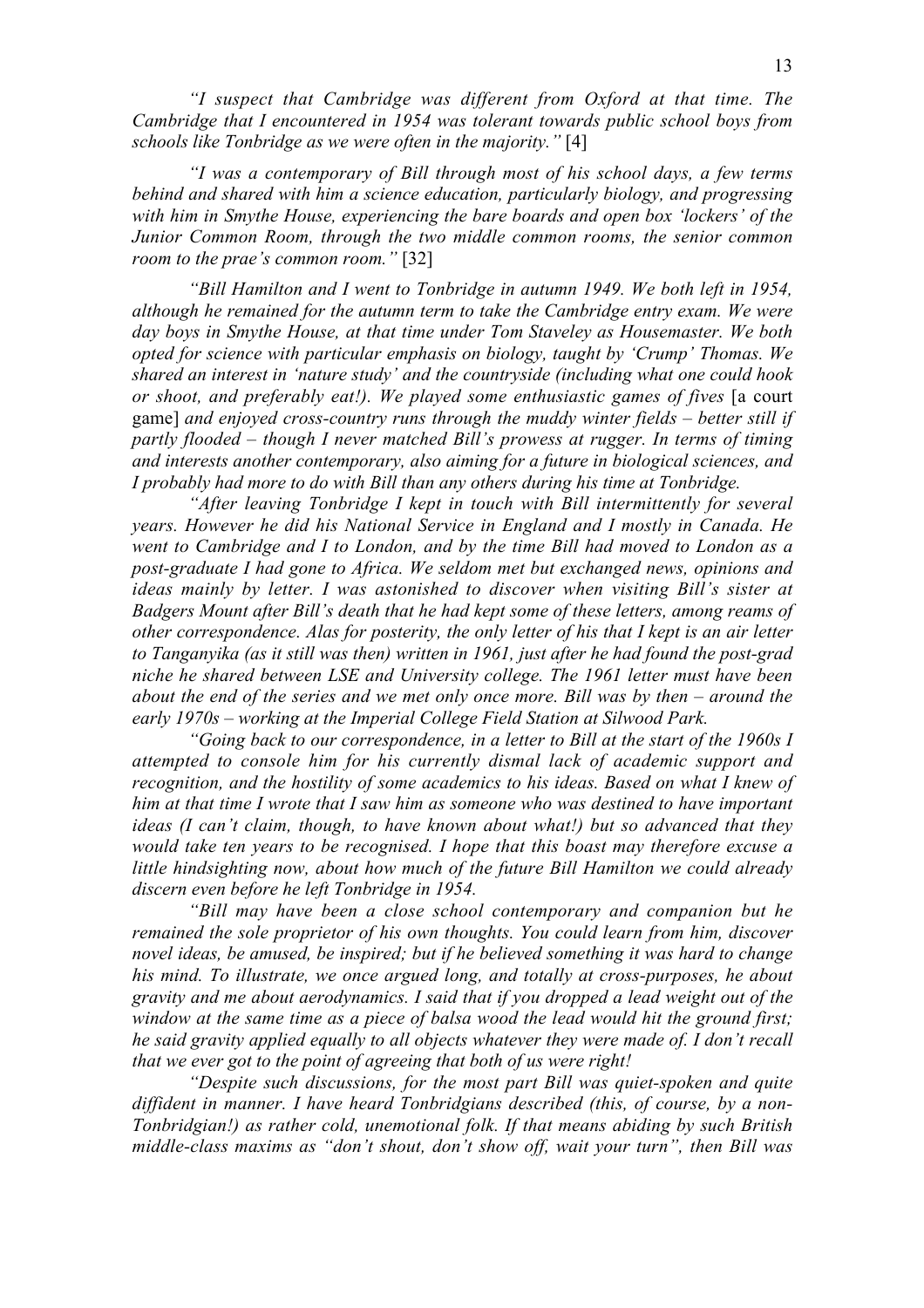*fairly typical. But if he was seriously riled by something it was another matter. Then his customary quiet-spoken diffidence would be replaced by a look of calculating, hostile determination which Tom Staveley said "made him nervous". If disagreement turned to 'mobbing'* [fighting]*, I recall, Bill would pitch you to the floor or bounce you off the walls before you knew that hostilities had turned physical. His large head, somewhat simian features and robust build (which earned him some disparaging nicknames which, however, he tolerated good-naturedly) enhanced both the display and attack phases of these rare incidents. It was in this state of outrage, one imagines, that in Brazil he later tackled a mugger armed with a knife – and got considerably injured.*

*"On Expedition Days in the summer term Bill showed me the woods, fields and chalk pits around his home at Badgers Mount, the memories of which he was to return to again and again in his life's work and writings. I also was invited to his home and met other members of the large, and it seemed to me happy, Hamilton family. I was shown the workshop and the blast-damaged vice, scene of the explosion in the year before Bill came to Tonbridge that left him permanently marked. I remember being impressed by the fact that Bill's parents encouraged their children to build private dens of their own in their large garden or the surrounding woods – below, at or above ground according to preference.*

*"During these many interactions we spent a good deal of time, as young people do, discussing "life-and-all-that", science, art, philosophy, poetry etc. Conversations were often deep and serious. Parties, beer, girls (how could we get to meet some?!) and the like featured less often than when talking with other contemporaries. It wasn't that Bill was a prig; he would join social occasions when invited. But he wasn't really that interested in such matters.*

*"On "life-and-all-that" questions, even at Tonbridge Bill expressed core ideas that never deserted him. For any phenomena or beliefs to be valid they had, for him, to have some physically material, observable basis. Evolution was already one of his major interests. So far as humanity was concerned, Bill already saw us as inescapably the product of our own evolution and the ancient pressures that had driven it, so that we had to organise our present-day beliefs and behaviour in harmony with these realities. Organised religion, in his view, often ignored such realities. These core ideas were as yet, of course, unelaborated concepts. They cannot have gone down too well with some contemporary Smytheans, of which there were at least two who later entered the Church! But they accounted for Bill's rejection of Christian dogma and his boredom with rituals of daily Chapel. They also show up throughout his life's work: time and again as his speculations and mathematical modelling drew him into questions of politics, ethics or economics he would dodge back to "nature study" to illuminate or assess the biological ground truths of the Narrow Road he was following. At Tonbridge his uncompromising, evolutionary approach to human nature left him unimpressed with the UN's comprehensive Human Rights framework, which was then being put together: the only human right he was prepared to recognise, he said, was the right to struggle.*

*"Bill's broader cultural interests also were well developed while still at Tonbridge. Apart from being fascinated by nature and obsessed with evolution, he was already in love with words. New forms of expression, puns and apt phrases attracted him. Even at school (to say nothing of our later correspondence – among the historical treasures I destroyed there is mention of a letter of 17 pages!) the urge to innovate and dazzle with words and to get his ideas and experiences onto paper was well developed. When it came to exam technique, of course, this approach was disastrous; there was so much he felt the need to say that he had usually completed no more that three of the customary five questions of a typical paper before time was up. Three segments of*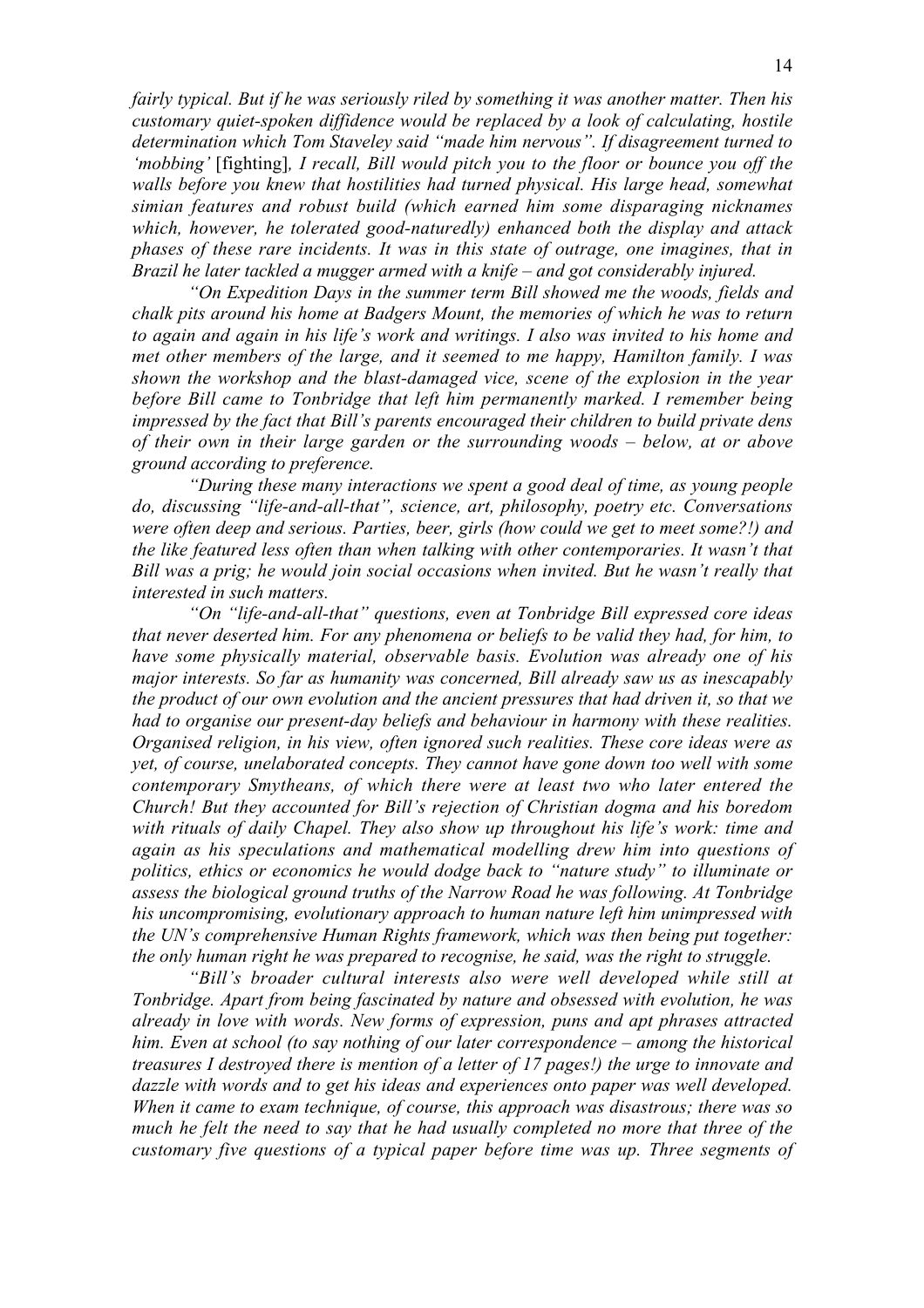*excellence followed by two blanks must have been a nightmare for his masters and examiners to mark.*

*"It was perhaps not surprising that among poetry he was drawn to the poetry of nature especially. He was later to describe himself as a "…child of the receding wave of the Romantic Movement .." (NRGL) – this, one has to add, despite his stark views on the nature of humanity. At Tonbridge he/we read poets who were to be among his lifelong favourites – Housman, Blake, Masefield, D. H. Lawrence. In chapel we searched the hymn books for interesting poetry, though Bill later recollects that he found little. Kafka, the great Russian novelists and playwrights and the art of Paul Klee also occupied him. Bill was, however, tone deaf. He could not sing in tune and recounts how he was told to mouth the words silently in chapel and the House Shout* [see below] *so as not to spoil things. While his life's work is full of references to, and quotes from, literature and art, music hardly gets a mention. If things had been otherwise then surely Vaughan Williams, Bax and Butterworth would have joined the list of those whose artistry he loved.*

*"Central to Bill's later career was the use of modelling – in his case mathematical – to explore and explain how or why observed phenomena were as they were. Something along these lines happened on the Smythe lunch table one day, when one of those conical glass salt containers with a plastic spout fell on its side. What, Bill asked, was determining the angle at which the salt inside had come to rest – its angle of repose? Debate followed: moisture content; crystal shape; particle size?? A foretaste perhaps of his search for determining variables in his future mathematical models.*

*"Physical courage (some would say recklessness) was part of Bill's makeup. His success as a rugger player has been documented by others. His dangerous cycling record goes back to his early youth and, according to Prof. Dawkins, lasted a lifetime. But one example from Smythe House also makes the point. The main stretch of the Smythe stairs was long and straight with a handrail on each side. A popular game was to stand part way up this stretch, fall forward to grab the rails, then swing down using your arms and land at the bottom without touching any steps with your feet. The higher you started from, the greater the kudos. Bill was the only person I can remember who dared to start from the edge of the landing above: and he made it.*

*"How much direct credit can Tonbridge take for Bill's extraordinary achievements? As a day boy, his daily time always divided between school and family, he was less subject (or vulnerable) to the pressures that often shape the public school 'product', of which bullying in the boarding environment can be one of the more important. Despite some good natured mocking of his appearance which he took in good part, Bill was not bullied. Anyway – see above – you messed with Bill at your peril; he could take care of himself. Perhaps for these reasons his general approach to life does not seem to have been much moulded by Tonbridge. As in other matters, he may have observed and noted; but in the end he stuck to his own views and judgements.*

*"Tonbridge did of course equip Bill with the academic qualifications for university entry even though no one seems to have succeeded in persuading him to alter his exam technique. 'Paddy Mac' McNeill and other masters surely widened his already well-developed interest in arts and literature. Tonbridge gave him sports opportunities that he enjoyed and in one of which, rugger, he reached the top level in the school. As a fellow pupil I have to say, however, that in his core subject of biology Tonbridge teaching at that time was not very inspirational. It covered the basics of form and function of animals and plants but was angled strongly towards preparing boys for entry to medical schools rather than making a career in biological sciences. Our main source of inspiration at that time came not from dissecting rabbits under the eye of*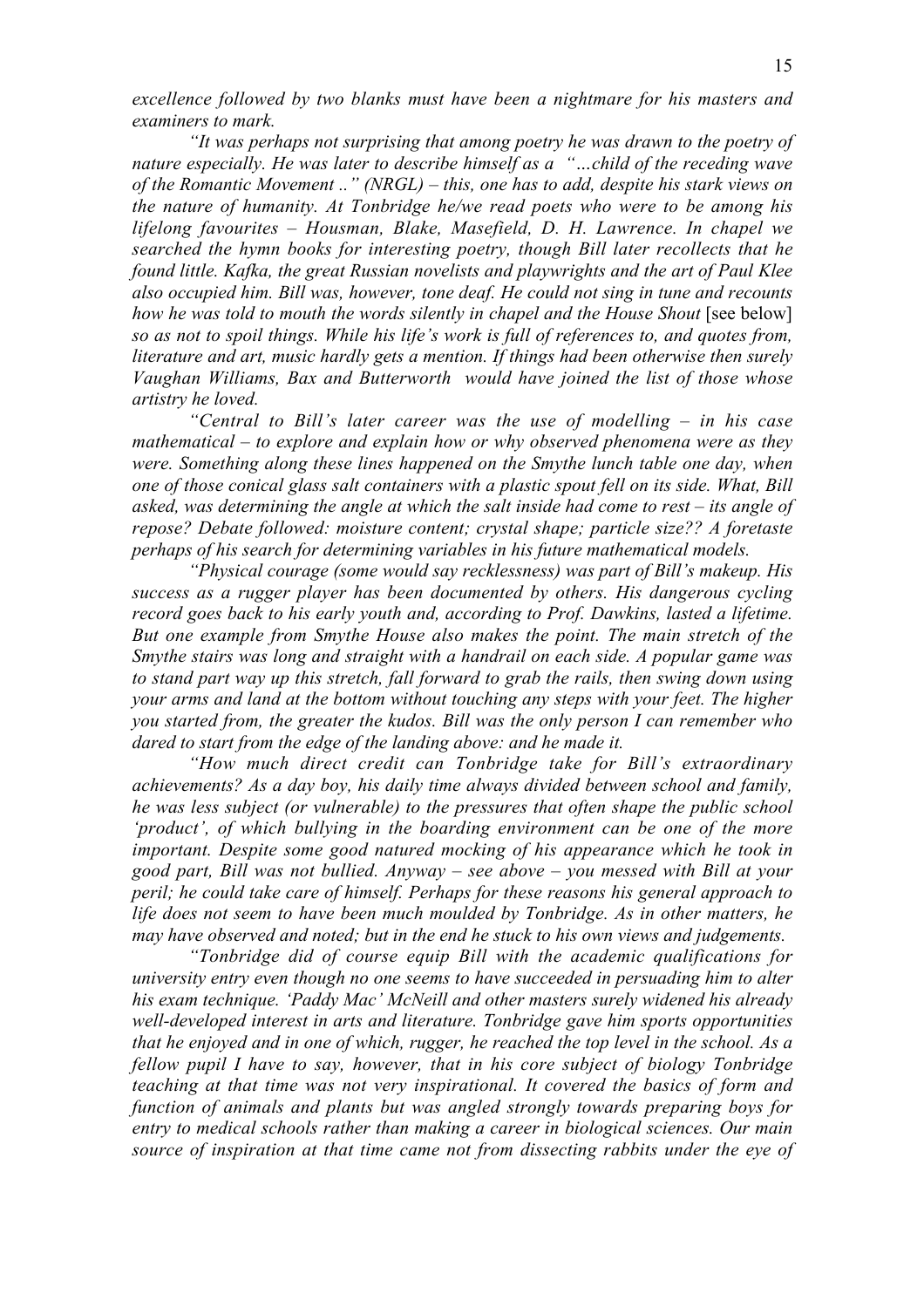*'Crump' Thomas, but from reading the excellent New Biology series, with articles on ecology, anthropology, evolution, genetics and the like. Bill also recollects this apparently now defunct series of articles in Penguin books on popular science (NRGL). I suspect that it may have been here that he first came across the writings of his early heroes, J. B. S. Haldane and R. A. Fisher. Whether the school provided these books and whether 'Crump' pointed us towards them (it would be nice to say 'yes' on both counts but I'm not confident!) I do not remember.*

*"To understand Bill Hamilton as a schoolboy more fully one has, I think, to look also at the influence of his family. With family encouragement he was already roaming woods and fields collecting insects before he came to Tonbridge. Among all their children his parents promoted such independence, self-reliance and a 'can do' attitude to the mechanics of life and its daily living (see dens above). Bill's sister Mary told me after his death that they were always "encouraged to believe that they could do anything" if they applied themselves sufficiently. Home, I suspect, was also where his love of poetry began: it is perhaps significant that many of the references in Bill's papers to poems (as well as to butterflies and birds) cite publications from the 1930s and earlier, which one suspects were on the family bookshelves.*

*"Ultimately, however, Bill as a schoolboy was already much more than the sum of these influences. Even at Tonbridge his instincts and intuition favoured nature more than nurture in explaining what we are. So leaving aside the relative contributions of Tonbridge or family to his nurture, I offer a final piece of hindsight: that in Bill's case nature was dominant. I'd guess that most of what we saw then, and what Bill achieved later, was (though he surely would have put this more colourfully) mainly the result of the particular shake of the genetic dice that made him."* [35]

# Games

Games were taken seriously by most boys with frequent matches against other schools, even down to  $4<sup>th</sup>$  teams. Some matches were ancient fixtures such as the rugby match against Harrow and the cricket match at Lords (the seat of English cricket) against Clifton. Tonbridge was well supplied with games facilities. There were tennis, squash, fives and raquets courts, a gym, a boat club and an out-door unheated swimming pool that was just liquid in April but warm and opaque-green by July, and extensive playing fields, some of them far from the school and near the river. Gymnastics were part of the weekly curriculum. The major games were rugby football in the winter, hockey in the spring and cricket, rowing or athletics in the summer. One major and two minor sports were compulsory and a summer choice of major game was available after a boy's first year. Cross country running was chief minor sport in the spring term. Unfortunately it was the sport of last resort when fields were flooded and courts full, and also used as punishment.

*"One of Bill's favorite sports at Tonbridge was cross country running because it entitled him to go 'out of bounds'. Also of course he liked the natural scenery."* [36]

*"We used to play at lot of fives together, and go on the interminable runs. If one had fewer than three games of rugby in a week then a run had to fitted in somewhere. Being a good rugby player he probably ran less than I."* [32]

# Rugby Football (also called 'rugger')

Rugby football played a central part in Bill's school days, so here is an outline of the game for readers of this web-site unfamiliar with it. In English Public Schools of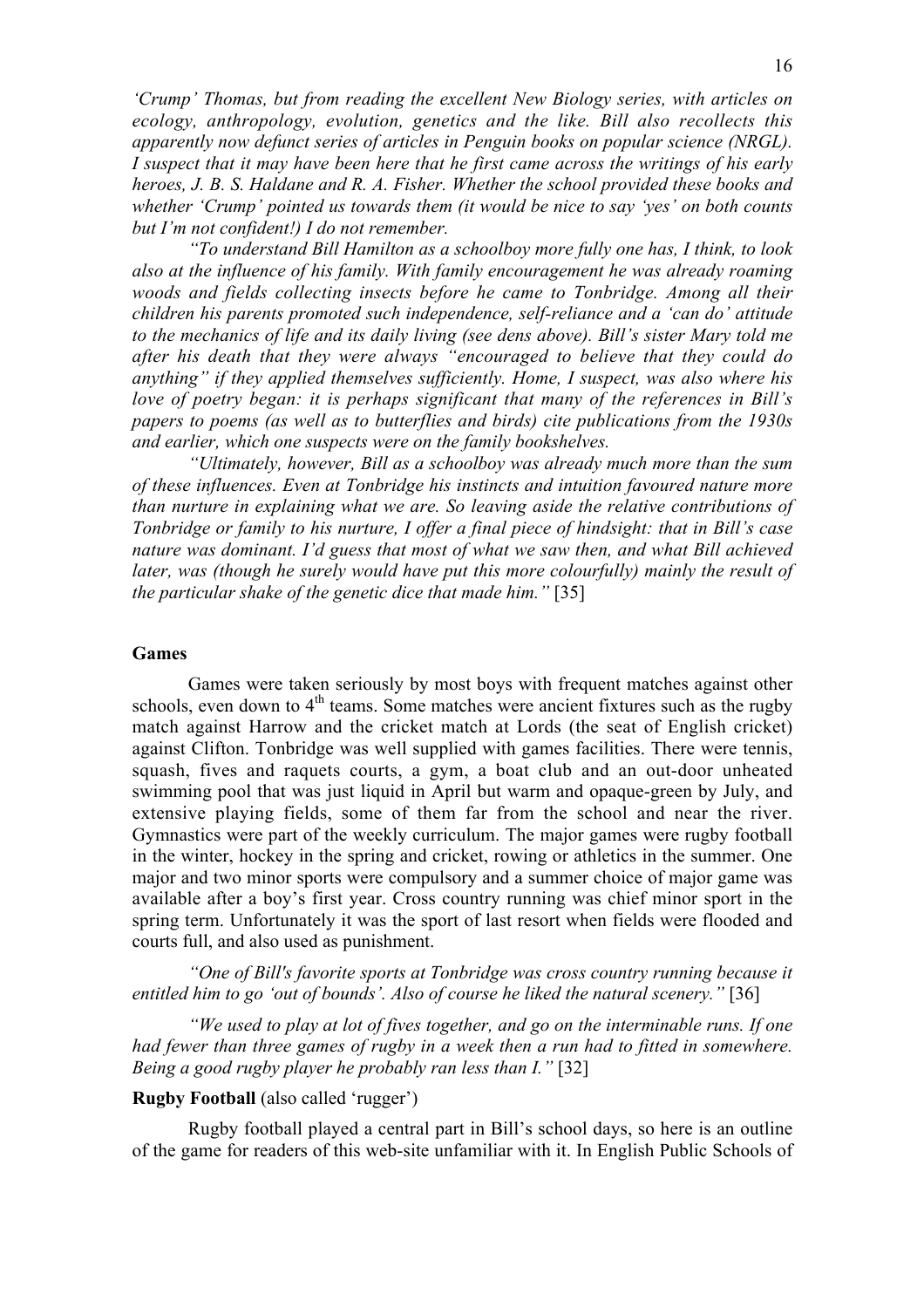the  $19<sup>th</sup>$  Century sometimes hundreds of boys played a two-team game in which a ball was kicked across country towards a defined goal that was sometimes miles away. Generally, older and bigger boys were in the front and called 'forwards', while juniors stayed back, packing into their own goal to defend it. There were few rules, injuries frequent and deaths not unknown. In 1823 a boy called William Webb Ellis at Rugby School, Warwickshire England, picked up the ball and ran with it. Rules were eventually agreed, especially those relating to violent injury, numbers of players and bounds of play, and matches arranged between schools. The first team at Tonbridge played on a field called The Fifty, which had been laid out for fifty players. There were also two other fields called the Upper Hundred and the Lower Hundred which corresponded accordingly.

In Bill's school days, as today, rugby football was played by 15 unarmoured men on each side. Their object was to touch the ground with the ball in a defined area, to kick the ball over a bar between two tall posts called the 'goal', and to prevent the opposing team from doing likewise. The teams were divided into three parts: the five fleetest as backs, the two nimblest as halves and the eight most massive as forwards. At times forwards locked their arms together over the shoulders in three rows one behind the other. They adopted the formation of 3,2,3, which was called the 'scrum', and engaged the front three heads of the opposing scrum. Bill usually played in the second row where he put his head between the pairs of buttocks of the front row, the back row doing likewise. To avoid excessive damage to ears, forwards are allowed to wear a padded helmet called a 'scrum-cap'. All forwards then pushed while the ball was put into the scrum between the opposing front rows. The middle of the front row was called the 'hooker' and it was his duty to intercept the ball with his foot and deflect it backwards so that it could eventually be retrieved by the halves and passed to the backs who then ran forwards with it. When a player was running with the ball, members of the other team could tackle (grab) him and bring him to the ground. It was prudent for him to pass the ball to a fellow teamster before being tackled, so retaining possession for his team. Though a ball could be kicked forwards, under no circumstances might it be thrown or even knocked towards the opposing goal. Penalty for infringement was a scrum, or a free kick if the offence was thought to be deliberate. It was the duty of forwards to be closely behind the ball at all times, while backs disposed themselves in a backward sloping line which the ball could be passed down while they were running forwards. Bill played in the 2nd XV in winter 1953, and 1st XV 1954.

[NRGL 2.567] *"I sat in silence nursing my suspicion that it wasn't only for the pedestrians that cars were dangerous in the Italian rush hour. I thought of the 'loose scrum' of my school rugby days and of how here I saw motorized equivalents to our much-loved 'scissor' movement, as also equivalents to those one-foot feints that carry you off past the tackler in a new, unexpected direction. Fortunately the more physical moves of rugby, like hand-offs and the outright falling tackles, seemed rare, though, judging from car body work around me, they were not unknown."*

*"His rise to rugger performance in 1953 from some junior side was remarked on by my brother who never rose beyond the fourth XV. In 1954 Bill was in the second row of the first XV where I joined him for some matches. Then I did get to know him, sharing seats on the bus with him to away matches. I remember ...... his kindness to me when I was dropped from the first XV. About five years ago learning of my whereabouts from some mutual friends at New College* [Oxford]*, he sent me a photograph which had appeared in* The Times *to record the Tonbridge versus Harrow match in October or*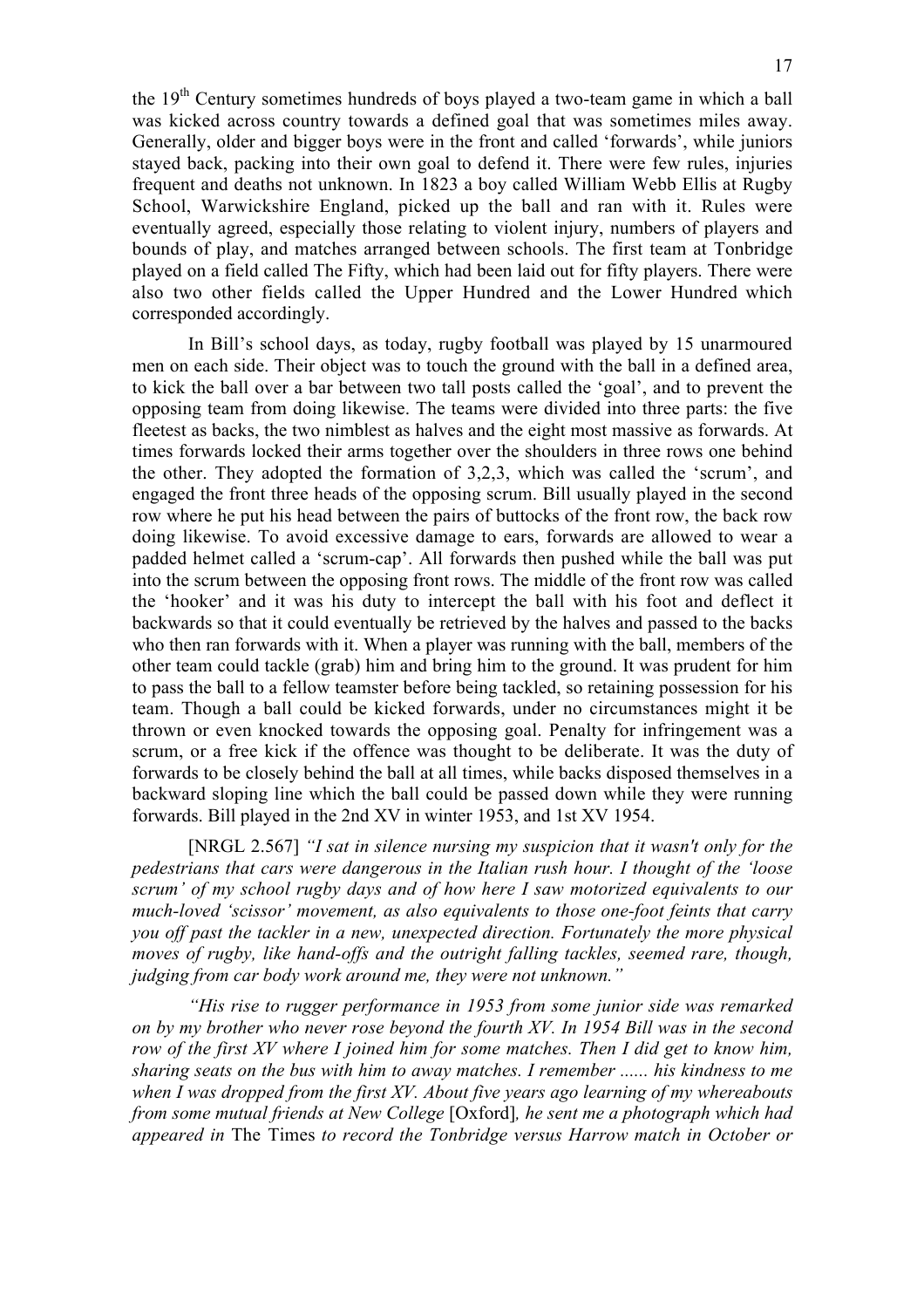*November 1954. There are Bill and I not performing so well in the lineout. I wish I had taken up his suggestion that we had met and talked over old times*.*"* [25]

*"You will see from the 1st XV photo of 1954 that with an ear protector on he presented an ominous threat. But I do not remember him as a violent player."* [37]

*"He was called "Caveman" as a nickname which he seemed to exploit to good effect on the rugger pitch. Despite not being very tall for a lock* [second row forward] *he made his mark as a fierce competitor and good sport, and was in the 1954 1st XV."* [10].

*"I remember him as a formidable, fearless & ferocious rugby player"*. [11]

*"On the rugby field he was nicknamed "Caveman"! He was immensely strong and a formidable player when in full flight with the ball – he played in the second row and was a difficult man to stop. I seem to remember him being a very noisy player – considerable grunting and snorting went on!"* [13]

*"Hamilton, W. D., was a great-hearted second row forward who tackled well and ran hard (though he seldom passed* [the ball to others of his team]*)".* [from *The Tonbridgian*, Jan 1955 p118]

*"The Tonbridge pack* [forwards] *had a good day. ...... Hamilton, W. D.,* [and three others] *combined to make the covering and spoiling better than in recent matches."* [from *The Tonbridgian*, Jan 1955 p123]

*"… while Hamilton and Berkeley worked hard in an outweighted pack."* [from *The Tonbridgian*, Jan 1955 p124]

## Music, Drama, Societies

In the absence of television, active spare-time occupations were popular. A music school with practice rooms and a small orchestra chamber for rehearsals provided facilites for regular concerts by professional trios etc. and others less formal. There was an annual performance of songs from Gilbert and Sullivan, and an inter-house singing competition aptly named 'the house shout'. Each year saw the production of a school or house play. Other societies included debating, photography, history, geography and natural history.

[NRGL 2.630] *"Mentioning some of the defects, I may begin with one that seems both trivial and serious at once – a bad musical ear, an un-faculty so hampering to me and so setting me apart socially that I sometimes wonder if I've had from birth and unrecognized a never-ceasing tinnitus that turns every harmony ever directed to me into a discord."*

*"Singing was not in his gift, but he was vociferous enough in the showers after sports. On one occasion we were punished for the questionable content of the singing and had to revert to hymns but they resonate just as well in the confines of the shower room."* [32]

# The Natural History Society

This was my main leisure activity, and I was secretary from September 1955 to June 1956. The society met sixteen times that year. Excursions to find orchids, collect insects or watch birds occupied 'expeditions day' in the summer term or occasional Sundays. Transport was often in the private cars of masters who not only gave up their day but also their valuable petrol ration. In winter there were evening films or talks by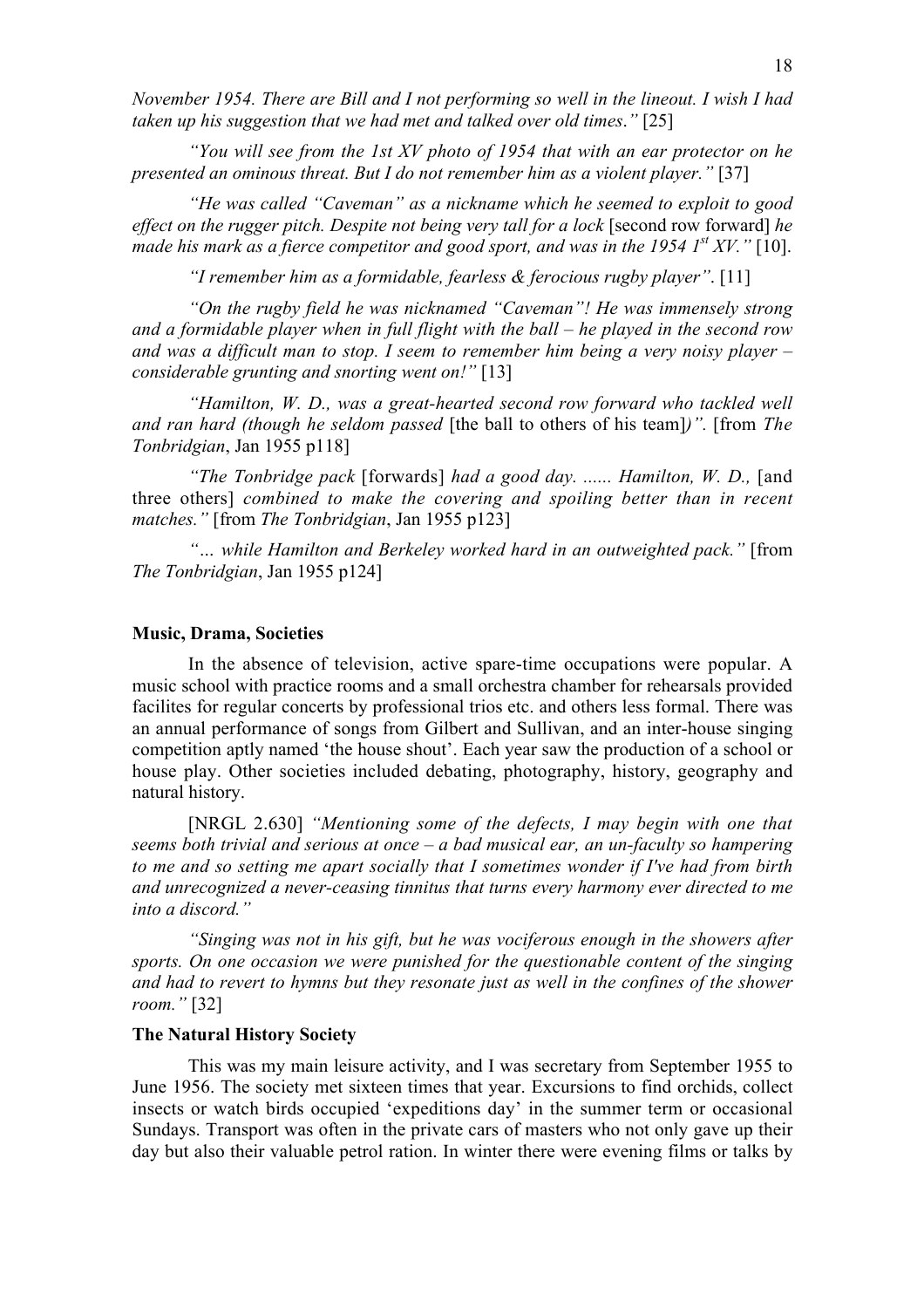outside speakers, staff or members. 'Skinners' Day' marked the end of the summer term and academic year, and the natural history society mounted an exhibition for visiting parents and former pupils. I can find no reference to Bill's participation in the society. He seems to have prefered his natural history alone.

[NRGL 2.235] *"... twice in my boyhood, in Longsprings Wood, Well Hill, in Kent, I'd climbed to crows' nests in the great beech trees and had stolen one egg each time ..."*

[NRGL 2.572] "*On the other hand, I do remember crushed thyme reminding me of other nights when, following butterflies and orchids in the hills of Kent in my boyhood, I had slept in similar lonely places, where also flowering scabious was over me and certainly there was a fantasy of them becoming 'other' or 'again' daisies before my eyes even as they nodded through drifting stars."*

*"When asked what was his hobby he replied 'Butterflies,' and added 'Anyone* who thinks that is a sissy passtime should change their mind pretty quickly.' [34]

## The Athena Society

The Athena Society was started in 1953 by the Headmaster and J. M. McNeill. It was Bill's last year and he was a member. The society was for "a small number of boys over seventeen who have won notable intellectual distinctions or made outstanding contribution to the life of the School through music, art, drama or work for School societies". [*The Tonbridgian* Jan 1953 p198]

*"The Athena Society was founded by Waddy* [and J. M. McNeill] *and as its name indicates had a bias towards the classics. I can remember an extremely boring lecture on a medieval Greek monastery. This was, I think, at the annual general meeting (dinner with wine at Waddy's house), and there were termly meetings, although I can't remember them. The society had yet another tie (purple with owls),* [see below under 'Colours'] *but I have not kept it. I imagine the Society was a brave effort by Waddy to combat rampant athleticism, and the inclusion of Bill is probably a tribute to Staveley and McNeill."* [25]

*"I thought that I remembered helmeted Athenian heads on the tie, rather than owls (little owls, of course). Anyway, they were regarded by us lower orders as merely toothpaste stains, even though the editor of* The Tonbridgian *(Apr '53) thought that they were 'the heads of various Sabine women'"*. [my reply to 25]

### The Combined Cadel Force (CCF)

Practising to kill people was compulsory. Boys were in the army section for their first year, thereafter they could opt for an air section.

*"On fine days the latter section would wheel out the elastically catapulted glider onto Martin's field for a few seconds of seemingly uncontrolled adrenalin rush."* [32]

One master paraded in naval uniform. Most time was spent polishing boots and brass, parading one afternoon a week in coarse khaki uniforms with 1905 rifles under raucous non-commissioned officers (NCOs), and learning about bren guns, mines and 'sections in attack'. Field-day each term relieved tedium with the joy of thunderflashes. Bill rose to be Lance Corporal (the lowest rank of NCO, and difficult to avoid), in charge of a section of ten boys.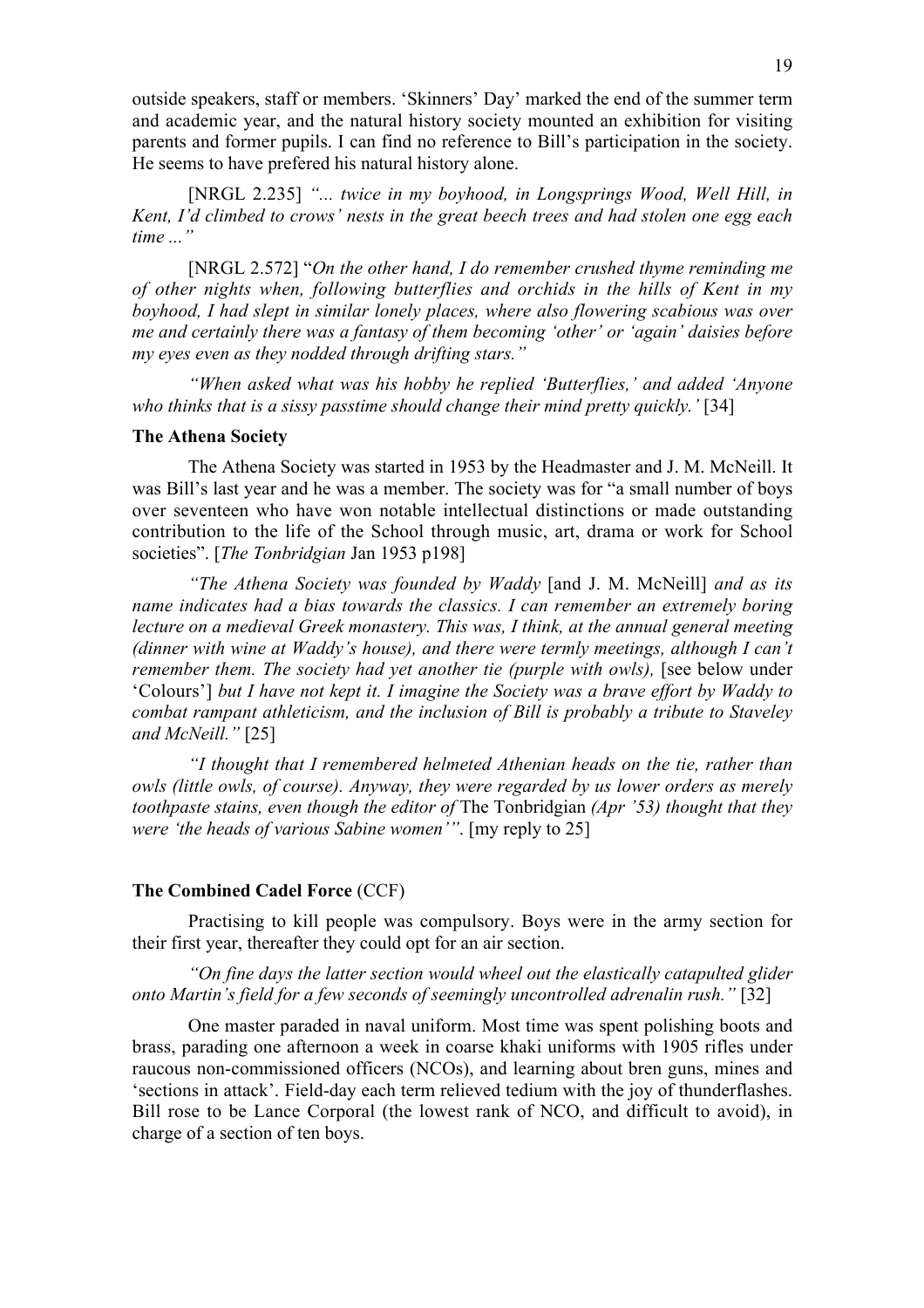### Hierarchy

Within each House, and also throughout the school, there was a strict social order, largely based on the number of terms a boy had been in the school – a 'termocracy'. Social rank was enhanced within this framework by athletic achievement which was recognised by the award of first team Colours. Boys that won Colours advertised the fact by ties and blazers. In the summer of 1956 there were 17 different barge-bands, 23 ties, 13 neck-squares, 10 scarves, 11 blazers and 16 caps [pers.], each signalling something more or less elitest about the wearer.

Slightly lower on the scale were House Colours which in turn could be displayed by wearing silk neck-squares, white silk or long wollen scarves banded with House colours.

An editorial in *The Tonbridgian* of April 1956, presented the scene and widespread reaction to it:

> *"And its not for the sake of a ribboned coat, Or the selfish hope of a season's fame, But his Captain's hand on his shoulder smote 'Play up! Play up! and play the game!' "*

[Henry Newbolt *Vitae Lampada*]

*The spirit embodied in these lines is remarkable for its absence at Tonbridge. In the first place there have been this term very few games up in which to play. Hockey is a team game, and, no doubt, produces all those benefits of team spirit that the person playing for Whites on Seniors 6* [a distant playing field] *well knows. Unfortunately the English climate has allowed only three games of hockey to all except the most fortunate; one has been on ice, one in snow and one in mud. Since standards* [in athletic sports] *have been abolished, and only a few can compete in the heats of the sports, running rather slowly along the London road seems to provide the best opportunities for playing the game; squash, fives and rackets are now the prerogative of the Court Games' Club and school praepostors.*

*Moreover captains here are very bad at shoulder smiting. Their main function is, of course, to write out lists, but we have seen them cursing, talking politely to visiting teams, leading in Plaza Toro fashion, missing school periods, making unsuccessful attempts to drop a goal when one pass would have saved the match, in fact doing everything except give Newboltian exhortation.*

*Perhaps this is the reason why ribboned coats and selfish hopes of a season's fame play such a large part in our lives. We have chosen the wrong term for criticizing tasselled caps, those expensive toys, which are worn about six times, and then hung on the altar of self-glorification. We may, however, mention in passing the remarkable fact that the mysterious goddess, bad form, equally pursues the person who tries to put his cap to some*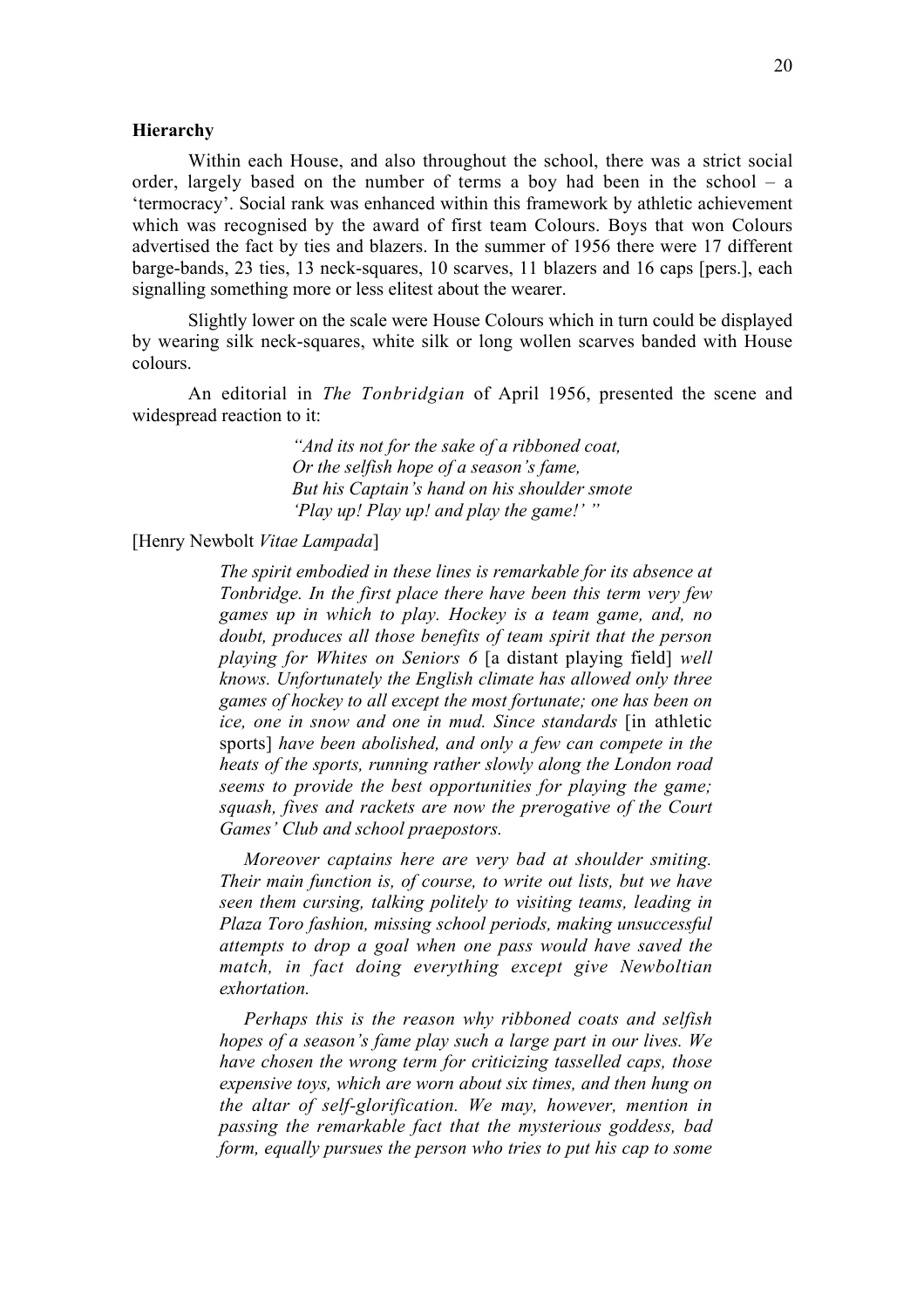*sensible use, such as an alternative form of headgear in wet weather, and the person who refuses to buy a cap at all.*

*Scarves are in a slightly different category. The House scarf is useful in cold weather for warding off the cold. It is useful in warm weather for warding off an inferiority complex, and also for showing the wise that the wearer has got an inferiority complex. The buying of ties could be excused as prompted by a wish to be free of the universal red that is so suited to the Lovat jacket* [school uniform]*. May we suggest that a black tie would be more suitable for those with individualistic tendencies than a striped monstrosity, designed in the Art School, and looking like an allegorical painting, entitled "Pride."*

*If considered carefully, the cult of the ribboned coat becomes rather frightening. If every member of the first XV and first XI buys his full regalia – and regrettably few seem to think that an additional barge band is entirely superfluous except as a monument to pride – a sum of about £300 is spent annually. The Lent term, with its note of self-denial, provides less opportunity for self-advertisement, although doubtless the hockey XI will soon be demanding a scarf, but its sports and the other games of the summer term probably have another three hundred pounds of rubbish to be bought. Thus a sum twice that of the fees of Tonbridge is spent in giving conceited boys an opportunity for conceit.*

> *"And it's not for the sake of his school's renown That the Tonbridge 'sportsman' strives at his game. But a boar's head badge, and a barge band crown Drive on, drive on the folly of fame."*

Hierarchy was further accentuated by minor customs that were enforced with ferocity proportional to their triviality. First-term boys had to have all three jacket buttons done up and were not allowed to put hands in pockets, however cold the weather. In the second year they were allowed to use one button, and one hand in a trouser pocket. Praes could have the jacket open and put both hands in pockets, which they usually did whatever the ambient temperature. There were areas of the school reserved for different age-group or classes of boy – the Fourth-Termer's Walk figures below. Transgression of these rules attracted penalties that became increasingly severe with repetition. There was plenty of scope for rebellion.

*"I think Bill and I were united by our contempt for the petty conventionalities which held sway at Tonbridge"*. [25]

## Explosions

[NRGL 2.203] *"Something about the tube and the man's chest depicted brought back to me certain tubes and a pain in my own chest from 30 years in my past. It reminded me of how in Denmark Hill Hospital once two intern medics armed with a bikepump-sized syringe, looking somewhat like the proboscis of Olsen's mosquito, had*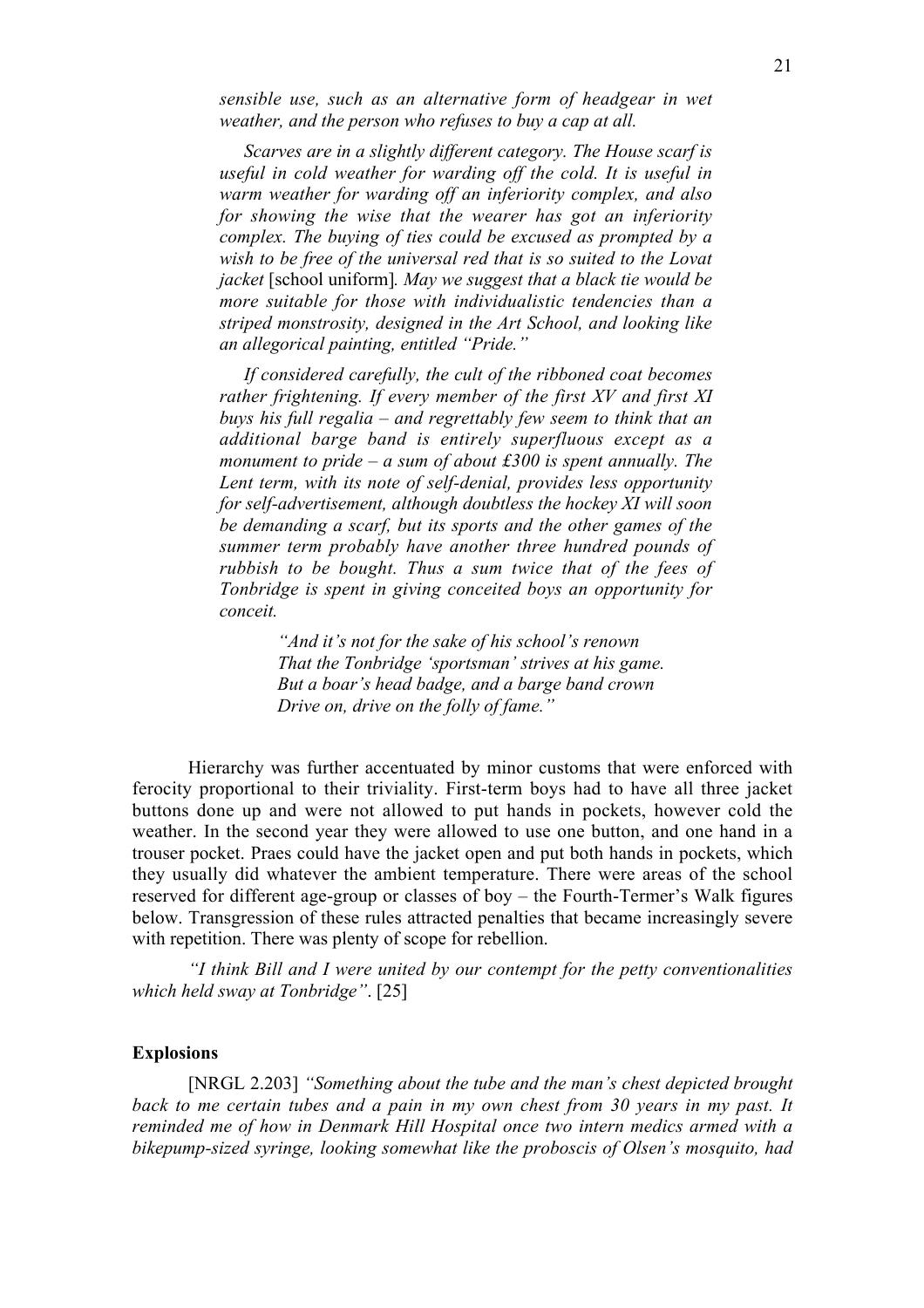*tried to draw off stale blood pooled in my right lower chest. It was blood flooded there from a wound after the explosion of a homemade bomb. The picture set me squinting in memory again down the pale dunes of my chest, still tented here and there at the time with plasters and bandages, towards a real surreal dreamscape that I shall never forget. Who let those two serious young whisperers loose on my anatomy it is now difficult to imagine; even to me then, a trusting 12 year old, they appeared to not quite know what they were doing and, in so far as I could make it out, it seemed the impossible. With unencouraging vagueness, measuring their distances with handspans and knucklengths out from certain landmarks such as the edge of my ribs, they found their spot. Then – well, imagine using a bike-pump-sized syringe to suck red-tinted junket through the wall of a rubber hotwater bottle in which, for some reason, the junket has first been allowed to set (that is, to clot in the case of my blood): you will then have an idea of their difficulties. As might be predicted, there would come into the barrel of the syringe a half inch of well-stirred red junket and a quarter inch more of a pink whey, and then nothing – even I could tell that the blood clot and perhaps also some of the lung substance of patient Hamilton had blocked their tube. Twice, I think, and again very like a mosquito looking around on a shirt sleeve for a gap between the threads, the two whisperers pulled up their rig and tried again in another spot, prefacing the new dig with another small but ineffective sting from a smaller syringe, which obviously applied a local anaesthetic to my skin and muscle. This local, however, hardly affected the major pain of the big needle piercing my pleuron. It seems to me now that I must have been both witnessing and feeling what it was like to be killed by rapier thrust several times repeated during that morning. And yet I watched and assessed it all in a rather detached, accepting way, merely longing to see them succeed – if rapier is the word, I had more the spirit that Hamlet had in Shakespeare's duel, I guess, than that of Laertes."*

*"I was with him that day*. *He was using empty .303 cartridges we had collected from the rifle range where our father went once a week to shoot his rifle with other Home Guard neighbours from Badgers Mount. Bill was filling one of these empty brass cartidges with powder he had mixed himself from sodium chlorate, sulphur and aluminium powder and squeezing over the open end in a vice when the explosion occured. (He had intended to throw the 'bomb' onto a bonfire to demonstrate it to a friend, and had successfully detonated a similar explosion the day before. Fortunately, I was not in the shed at that moment and the friend had retreated to the far end."* [39]

There were three Hamiltons at Tonbridge in Bill's time

|                                               |  |  | initialsd.o.b entered House last form rugby involved with |
|-----------------------------------------------|--|--|-----------------------------------------------------------|
|                                               |  |  | explosions                                                |
| WDH 01/08/36 49-3 Smythe Sc VI 1st XV yes     |  |  |                                                           |
|                                               |  |  |                                                           |
| PJH 15/10/36  50-2  School  ML VI  1st XV  no |  |  |                                                           |

and consequent confusion between them in the 50-year old memories of contibutors to this note. However, I have included some of the accounts which muddle Bill and JGH, and indicate the reality.

*"Bill was quite a celebrity when he came to Tonbridge as he was making a home made bomb shortly before his arrival which unfortunately blew up as he was working on it. This resulted in a loss of part of one or two fingers and the propulsion of some sizable pieces of shrapnel, which penetrated his chest. Indeed he had to play rugger with metal plates sewn into his rugger shirt to give him some protection. I remember*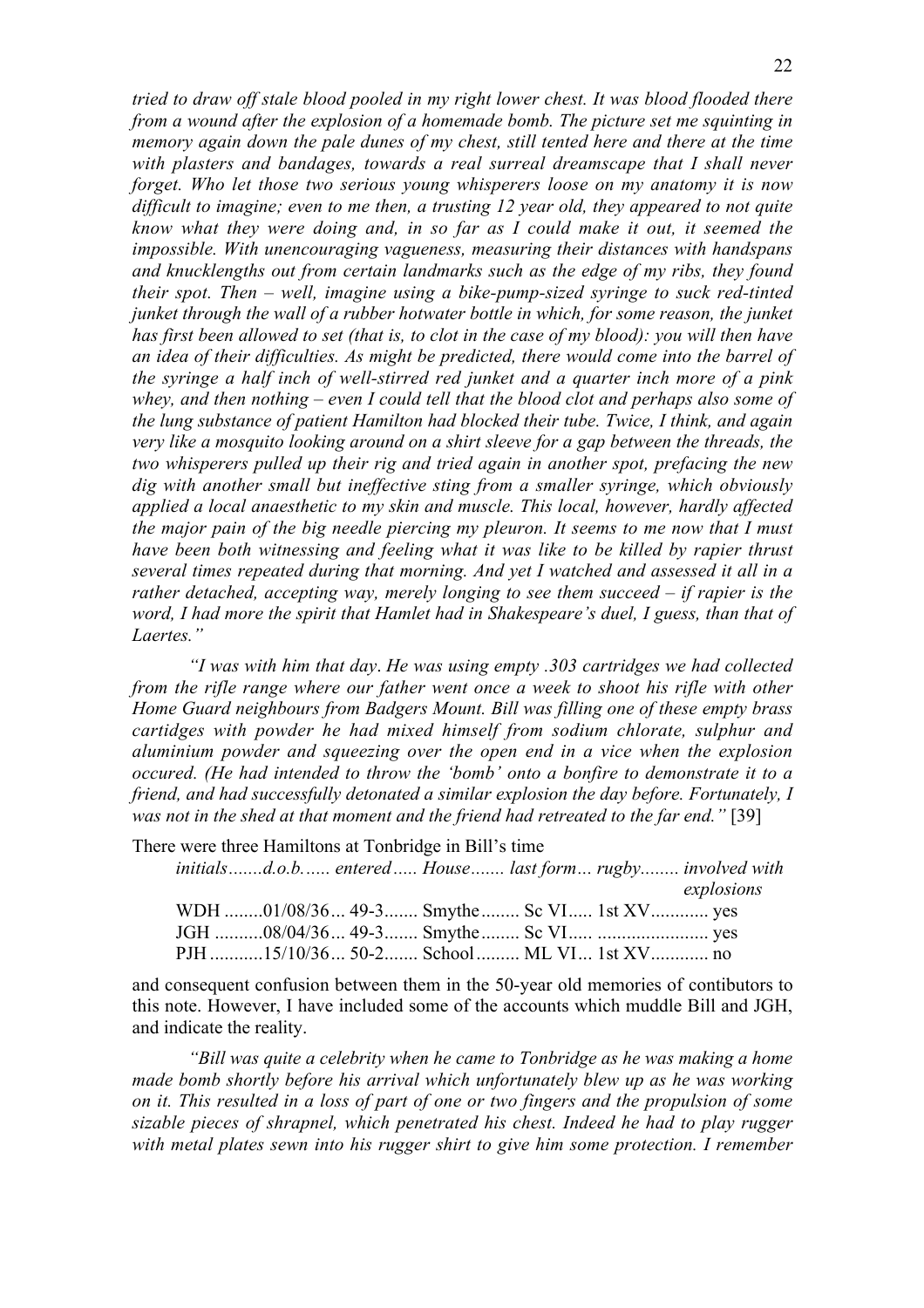*when the mobile X-ray lorry arrived at school to scan us all, there was considerable alarm when Bill's turn came, as the machine registered all these pieces of metal, which Bill had completely failed to mention in advance."* [24]

*"We were standing in the middle of a rugger field, and I asked him why he had what was obviously a metal plate sewn into the front of his rugger shirt. He said he had but a bullet in a vice and tightened it up to see what would happen. He had bits of metal lodged near his heart which couldn't be removed. It struck me at the time the lengths to which people will go in pursuit of knowledge."* [33]

 *"I suppose that my main memories of Bill always centred on explosives rather than biology, and in our later school years I was organising a Cadet Corps attack of Smythe House via the Upper Hundred and wanted to impart an air of realism about the proceedings to try and liven up the habitually bored cadets. I asked Bill whether he would reproduce some realistic explosions to try and impart a battleground atmosphere, which he entered into with enthusiasm, utilising the row of Smythe House dustbins as his arsenal. When the moment to attack came I gave the signal to Bill and the deafening noise of the resultant explosions left all the cadets completely stunned. I have a lasting memory of a barrage of dustbin lids flying thirty feet into the air, before clattering back into the ground. How we failed to shatter all the Smythe House windows I shall never know, but the exercise was voted a complete success by the cadets if not the masters."* [24]

*"In a spirit of scientific enquiry he had on a CCF exercise fired a blank bullet into his boot with dire results."* [25]

 *"Bill belongs in my memory to a tiny but elite group of Tonbridgians whom I shall call 'The Exploders'. Fixed low down on the trunk of an Upper Hundred tree (behind Smythe House) was an insignificant brass plaque. This was to commemorate a detonation that had removed a chunk of the tree's bark some years before and, I believe, it recorded the name of the responsible party* [a boy called Smith]*. Then, in Smythe House and a contemporary of WDH, was another Hamilton – "Jock", a taciturn Scotsman. "Shock" Hamilton (as he was generally known) worked wonders with explosives. ....... You may consider this digression into 'the other' Hamilton an irrelevance, but it sets a scene into which his namesake fitted. As a non-scientist I was totally oblivious to what was going on in the School labs but I was aware that there were boffins aplenty, all actively experimenting and striving to break new ground. The illicit Exploders were the most obvious of these and Bill Hamilton had apparently, at some time, been one of them. As witness to this, two of his fingers had had their tops blown off above the first joint and it was said that he carried a lump of brass shrapnel in his torso. He had a long surgical scar down his back and this was, I believe, another legacy from that early 'scientific research'. Perhaps this is why he later came to exercise his genius in the less damaging field of genetics and biology."* [5]

*"The second extraordinary happening* [this term] *was the explosion of the Hbomb; not the Hydrogen bomb in the Pacific which altered the course of history, but the Hamilton bomb in the rose garden which altered the course of the Fourth-Termers' Walk."* and *"The play itself was an anti-climax, except, of course, for Shock Hamilton's devastating noises off."* [from *The Tonbridgian*, May 1953 pp2 & 10; refers to J. G: Hamilton, but was frequently attributed to Bill in the memories of his contemporaries.]

*"There was indeed another Hamilton contemporary with Bill who was a noted chemist and keen on making explosions and practical jokes. One which I remember Bill*